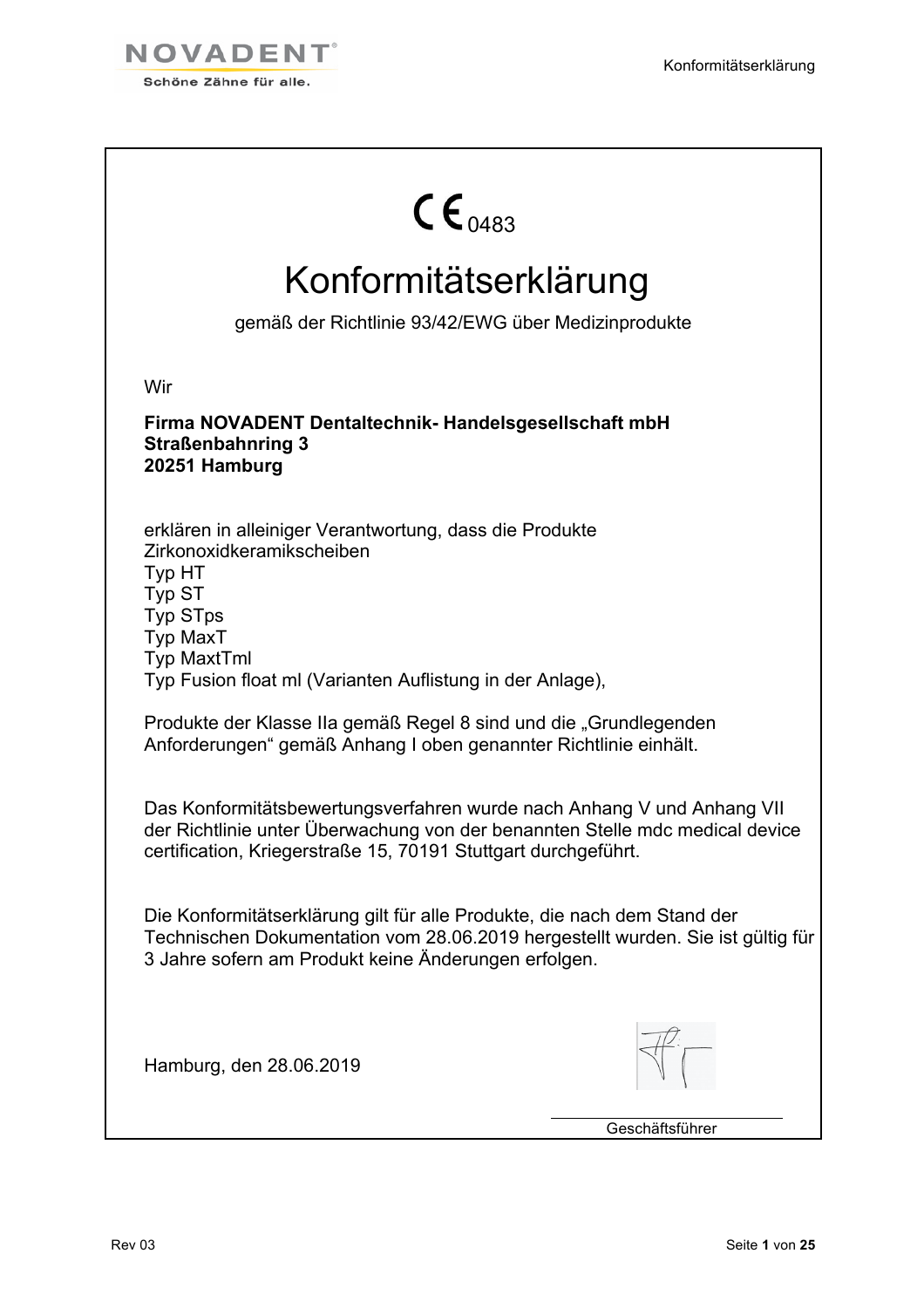

## Anlage Produktauflistung zu dieser Konformitätserklärung

| NOVADENT Dentaltechnik - Handelsgesellschaft mbH |                     |  |
|--------------------------------------------------|---------------------|--|
| <b>Ref Number</b>                                | <b>Product name</b> |  |
| NZ-HT-95-10                                      | NOVAZIR HT          |  |
| NZ-HT-95-12                                      | NOVAZIR HT          |  |
| NZ-HT-95-14                                      | NOVAZIR HT          |  |
| NZ-HT-95-16                                      | NOVAZIR HT          |  |
| NZ-HT-95-18                                      | NOVAZIR HT          |  |
| NZ-HT-95-20                                      | NOVAZIR HT          |  |
| NZ-HT-95-22                                      | NOVAZIR HT          |  |
| NZ-HT-95-25                                      | NOVAZIR HT          |  |
| NZ-HT-95-30                                      | NOVAZIR HT          |  |
| NZ-HT-98-10                                      | NOVAZIR HT          |  |
| NZ-HT-98-12                                      | NOVAZIR HT          |  |
| NZ-HT-98-14                                      | NOVAZIR HT          |  |
| NZ-HT-98-16                                      | NOVAZIR HT          |  |
| NZ-HT-98-18                                      | NOVAZIR HT          |  |
| NZ-HT-98-20                                      | NOVAZIR HT          |  |
| NZ-HT-98-22                                      | NOVAZIR HT          |  |
| NZ-HT-98-25                                      | NOVAZIR HT          |  |
| NZ-HT-98-30                                      | NOVAZIR HT          |  |
| NZ-ST-95-10                                      | NOVAZIR ST          |  |
| NZ-ST-95-12                                      | <b>NOVAZIR ST</b>   |  |
| NZ-ST-95-14                                      | <b>NOVAZIR ST</b>   |  |
| NZ-ST-95-16                                      | <b>NOVAZIR ST</b>   |  |
| NZ-ST-95-18                                      | <b>NOVAZIR ST</b>   |  |
| NZ-ST-95-20                                      | <b>NOVAZIR ST</b>   |  |
| NZ-ST-95-22                                      | <b>NOVAZIR ST</b>   |  |
| NZ-ST-95-25                                      | <b>NOVAZIR ST</b>   |  |
| NZ-ST-95-30                                      | NOVAZIR ST          |  |
| NZ-ST-98-10                                      | <b>NOVAZIR ST</b>   |  |
| NZ-ST-98-12                                      | NOVAZIR ST          |  |
| NZ-ST-98-14                                      | <b>NOVAZIR ST</b>   |  |
| NZ-ST-98-16                                      | NOVAZIR ST          |  |
| NZ-ST-98-18                                      | <b>NOVAZIR ST</b>   |  |
| NZ-ST-98-20                                      | NOVAZIR ST          |  |
| NZ-ST-98-22                                      | <b>NOVAZIR ST</b>   |  |
| NZ-ST-98-25                                      | NOVAZIR ST          |  |
| NZ-ST-98-30                                      | NOVAZIR ST          |  |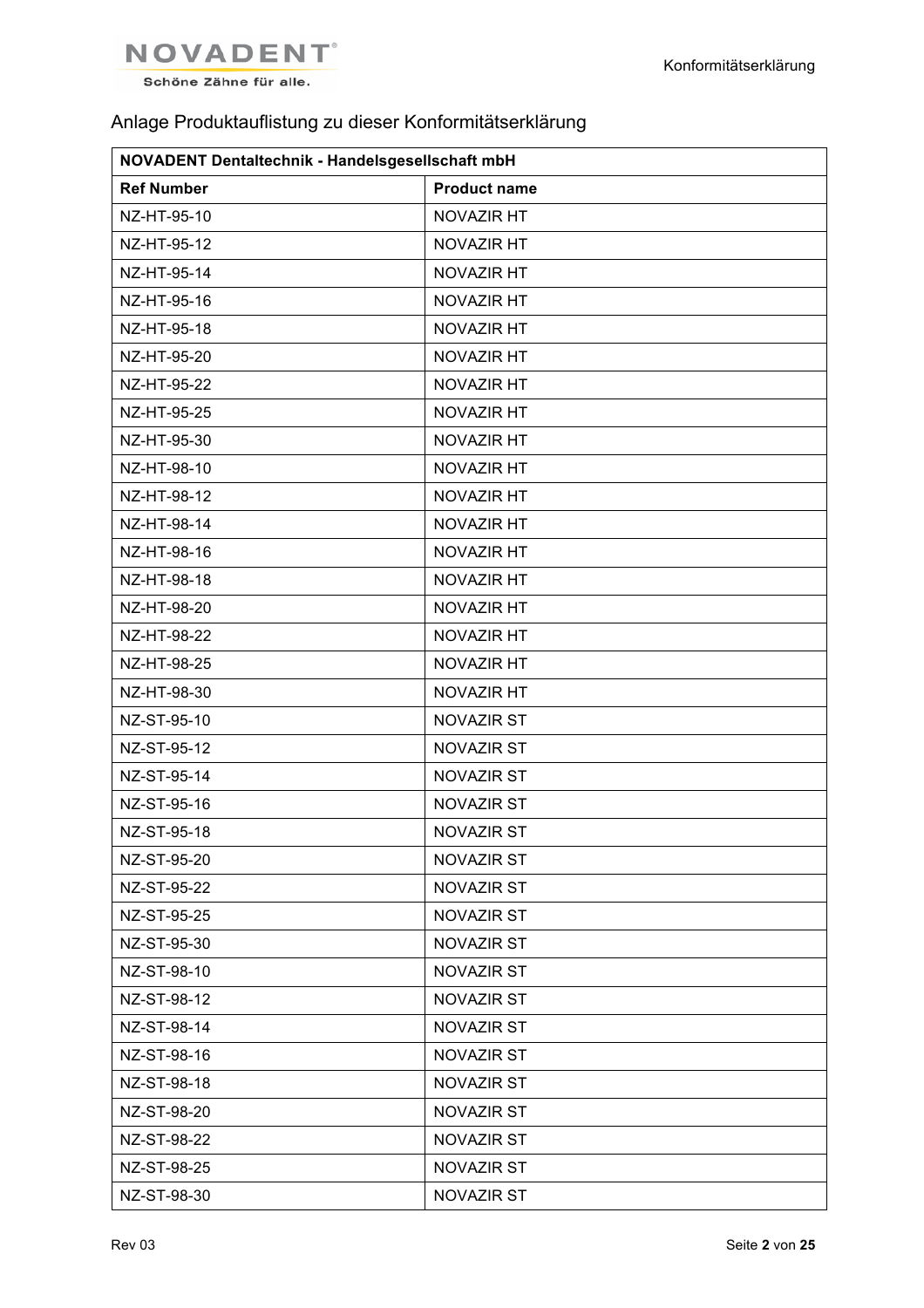

| NZ-ST-95-10-A1   | NOVAZIR ST ps |
|------------------|---------------|
| NZ-ST-95-12-A1   | NOVAZIR ST ps |
| NZ-ST-95-14-A1   | NOVAZIR ST ps |
| NZ-ST-95-16-A1   | NOVAZIR ST ps |
| NZ-ST-95-18-A1   | NOVAZIR ST ps |
| NZ-ST-95-20-A1   | NOVAZIR ST ps |
| NZ-ST-95-22-A1   | NOVAZIR ST ps |
| NZ-ST-95-25-A1   | NOVAZIR ST ps |
| NZ-ST-95-30-A1   | NOVAZIR ST ps |
| NZ-ST-95-10-A2   | NOVAZIR ST ps |
| NZ-ST-95-12-A2   | NOVAZIR ST ps |
| NZ-ST-95-14-A2   | NOVAZIR ST ps |
| NZ-ST-95-16-A2   | NOVAZIR ST ps |
| NZ-ST-95-18-A2   | NOVAZIR ST ps |
| NZ-ST-95-20-A2   | NOVAZIR ST ps |
| NZ-ST-95-22-A2   | NOVAZIR ST ps |
| NZ-ST-95-25-A2   | NOVAZIR ST ps |
| NZ-ST-95-30-A2   | NOVAZIR ST ps |
| NZ-ST-95-10-A3   | NOVAZIR ST ps |
| NZ-ST-95-12-A3   | NOVAZIR ST ps |
| NZ-ST-95-14-A3   | NOVAZIR ST ps |
| NZ-ST-95-16-A3   | NOVAZIR ST ps |
| NZ-ST-95-18-A3   | NOVAZIR ST ps |
| NZ-ST-95-20-A3   | NOVAZIR ST ps |
| NZ-ST-95-22-A3   | NOVAZIR ST ps |
| NZ-ST-95-25-A3   | NOVAZIR ST ps |
| NZ-ST-95-30-A3   | NOVAZIR ST ps |
| NZ-ST-95-10-A3,5 | NOVAZIR ST ps |
| NZ-ST-95-12-A3,5 | NOVAZIR ST ps |
| NZ-ST-95-14-A3,5 | NOVAZIR ST ps |
| NZ-ST-95-16-A3,5 | NOVAZIR ST ps |
| NZ-ST-95-18-A3,5 | NOVAZIR ST ps |
| NZ-ST-95-20-A3,5 | NOVAZIR ST ps |
| NZ-ST-95-22-A3,5 | NOVAZIR ST ps |
| NZ-ST-95-25-A3,5 | NOVAZIR ST ps |
| NZ-ST-95-30-A3,5 | NOVAZIR ST ps |
| NZ-ST-95-10-A4   | NOVAZIR ST ps |
| NZ-ST-95-12-A4   | NOVAZIR ST ps |
| NZ-ST-95-14-A4   | NOVAZIR ST ps |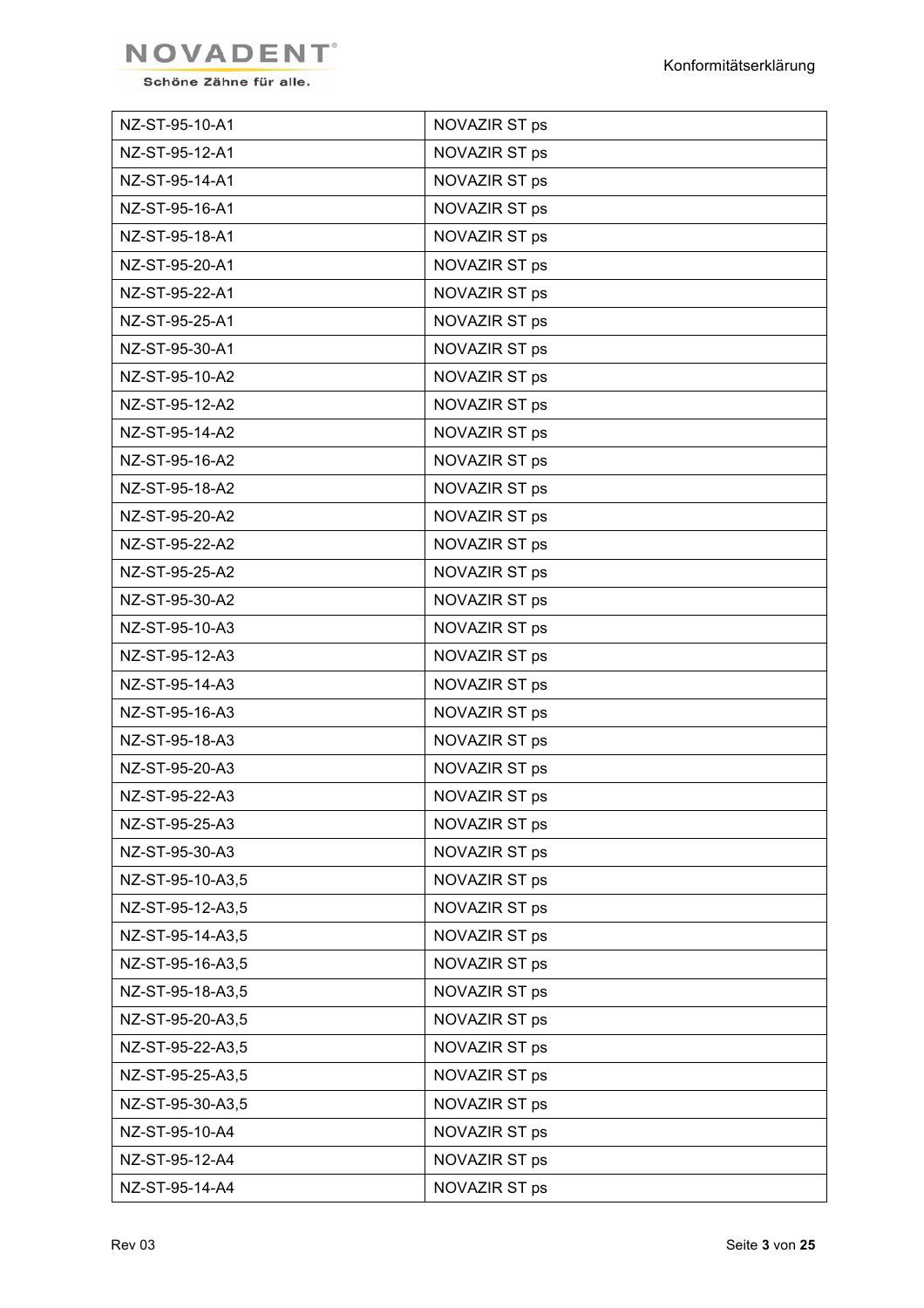

| NZ-ST-95-16-A4 | NOVAZIR ST ps |
|----------------|---------------|
| NZ-ST-95-18-A4 | NOVAZIR ST ps |
| NZ-ST-95-20-A4 | NOVAZIR ST ps |
| NZ-ST-95-22-A4 | NOVAZIR ST ps |
| NZ-ST-95-25-A4 | NOVAZIR ST ps |
| NZ-ST-95-30-A4 | NOVAZIR ST ps |
| NZ-ST-95-10-B1 | NOVAZIR ST ps |
| NZ-ST-95-12-B1 | NOVAZIR ST ps |
| NZ-ST-95-14-B1 | NOVAZIR ST ps |
| NZ-ST-95-16-B1 | NOVAZIR ST ps |
| NZ-ST-95-18-B1 | NOVAZIR ST ps |
| NZ-ST-95-20-B1 | NOVAZIR ST ps |
| NZ-ST-95-22-B1 | NOVAZIR ST ps |
| NZ-ST-95-25-B1 | NOVAZIR ST ps |
| NZ-ST-95-30-B1 | NOVAZIR ST ps |
| NZ-ST-95-10-B2 | NOVAZIR ST ps |
| NZ-ST-95-12-B2 | NOVAZIR ST ps |
| NZ-ST-95-14-B2 | NOVAZIR ST ps |
| NZ-ST-95-16-B2 | NOVAZIR ST ps |
| NZ-ST-95-18-B2 | NOVAZIR ST ps |
| NZ-ST-95-20-B2 | NOVAZIR ST ps |
| NZ-ST-95-22-B2 | NOVAZIR ST ps |
| NZ-ST-95-25-B2 | NOVAZIR ST ps |
| NZ-ST-95-30-B2 | NOVAZIR ST ps |
| NZ-ST-95-10-B3 | NOVAZIR ST ps |
| NZ-ST-95-12-B3 | NOVAZIR ST ps |
| NZ-ST-95-14-B3 | NOVAZIR ST ps |
| NZ-ST-95-16-B3 | NOVAZIR ST ps |
| NZ-ST-95-18-B3 | NOVAZIR ST ps |
| NZ-ST-95-20-B3 | NOVAZIR ST ps |
| NZ-ST-95-22-B3 | NOVAZIR ST ps |
| NZ-ST-95-25-B3 | NOVAZIR ST ps |
| NZ-ST-95-30-B3 | NOVAZIR ST ps |
| NZ-ST-95-10-B4 | NOVAZIR ST ps |
| NZ-ST-95-12-B4 | NOVAZIR ST ps |
| NZ-ST-95-14-B4 | NOVAZIR ST ps |
| NZ-ST-95-16-B4 | NOVAZIR ST ps |
| NZ-ST-95-18-B4 | NOVAZIR ST ps |
| NZ-ST-95-20-B4 | NOVAZIR ST ps |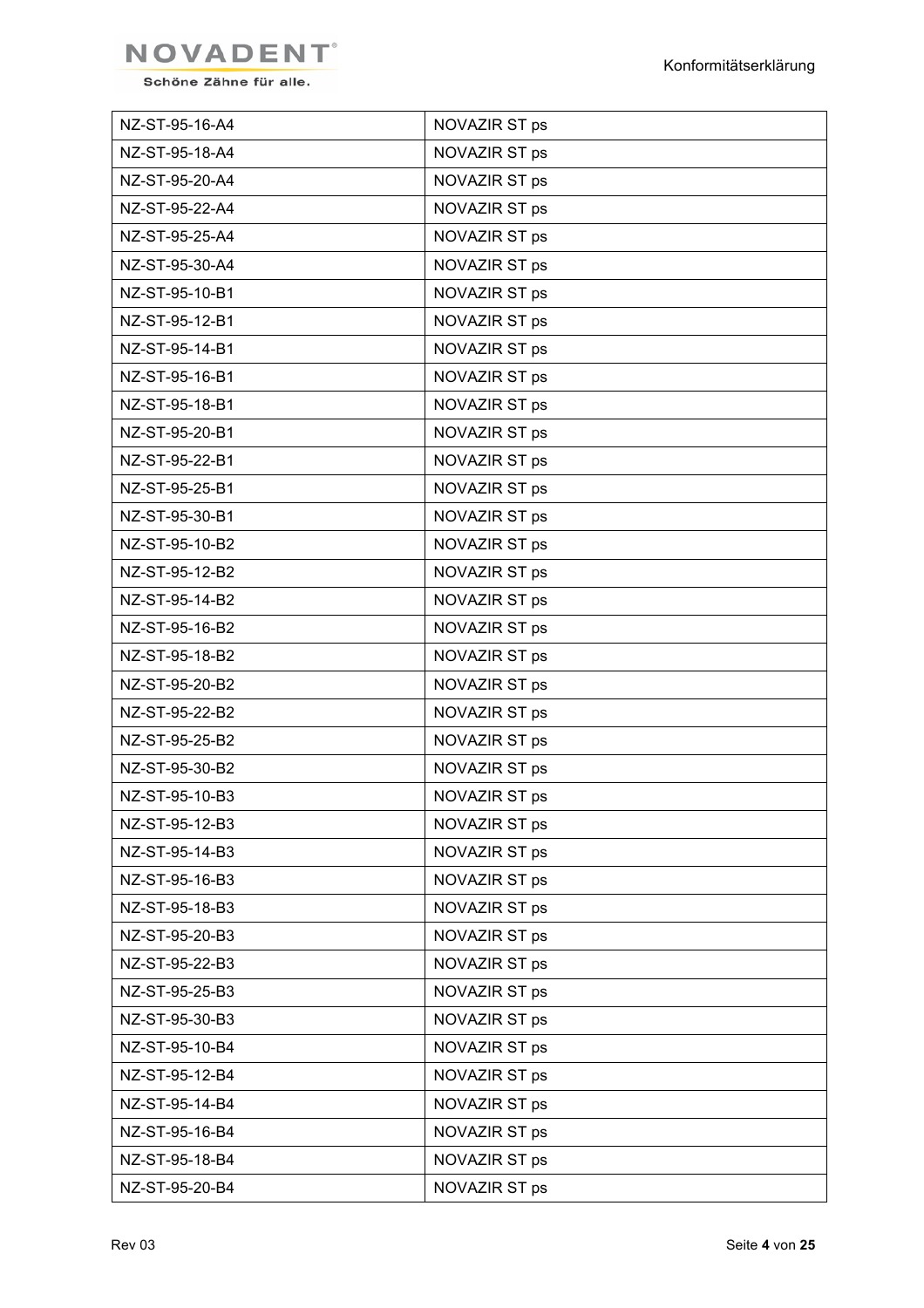

| NZ-ST-95-22-B4 | NOVAZIR ST ps |
|----------------|---------------|
| NZ-ST-95-25-B4 | NOVAZIR ST ps |
| NZ-ST-95-30-B4 | NOVAZIR ST ps |
| NZ-ST-95-10-C1 | NOVAZIR ST ps |
| NZ-ST-95-12-C1 | NOVAZIR ST ps |
| NZ-ST-95-14-C1 | NOVAZIR ST ps |
| NZ-ST-95-16-C1 | NOVAZIR ST ps |
| NZ-ST-95-18-C1 | NOVAZIR ST ps |
| NZ-ST-95-20-C1 | NOVAZIR ST ps |
| NZ-ST-95-22-C1 | NOVAZIR ST ps |
| NZ-ST-95-25-C1 | NOVAZIR ST ps |
| NZ-ST-95-30-C1 | NOVAZIR ST ps |
| NZ-ST-95-10-C2 | NOVAZIR ST ps |
| NZ-ST-95-12-C2 | NOVAZIR ST ps |
| NZ-ST-95-14-C2 | NOVAZIR ST ps |
| NZ-ST-95-16-C2 | NOVAZIR ST ps |
| NZ-ST-95-18-C2 | NOVAZIR ST ps |
| NZ-ST-95-20-C2 | NOVAZIR ST ps |
| NZ-ST-95-22-C2 | NOVAZIR ST ps |
| NZ-ST-95-25-C2 | NOVAZIR ST ps |
| NZ-ST-95-30-C2 | NOVAZIR ST ps |
| NZ-ST-95-10-C3 | NOVAZIR ST ps |
| NZ-ST-95-12-C3 | NOVAZIR ST ps |
| NZ-ST-95-14-C3 | NOVAZIR ST ps |
| NZ-ST-95-16-C3 | NOVAZIR ST ps |
| NZ-ST-95-18-C3 | NOVAZIR ST ps |
| NZ-ST-95-20-C3 | NOVAZIR ST ps |
| NZ-ST-95-22-C3 | NOVAZIR ST ps |
| NZ-ST-95-25-C3 | NOVAZIR ST ps |
| NZ-ST-95-30-C3 | NOVAZIR ST ps |
| NZ-ST-95-10-C4 | NOVAZIR ST ps |
| NZ-ST-95-12-C4 | NOVAZIR ST ps |
| NZ-ST-95-14-C4 | NOVAZIR ST ps |
| NZ-ST-95-16-C4 | NOVAZIR ST ps |
| NZ-ST-95-18-C4 | NOVAZIR ST ps |
| NZ-ST-95-20-C4 | NOVAZIR ST ps |
| NZ-ST-95-22-C4 | NOVAZIR ST ps |
| NZ-ST-95-25-C4 | NOVAZIR ST ps |
| NZ-ST-95-30-C4 | NOVAZIR ST ps |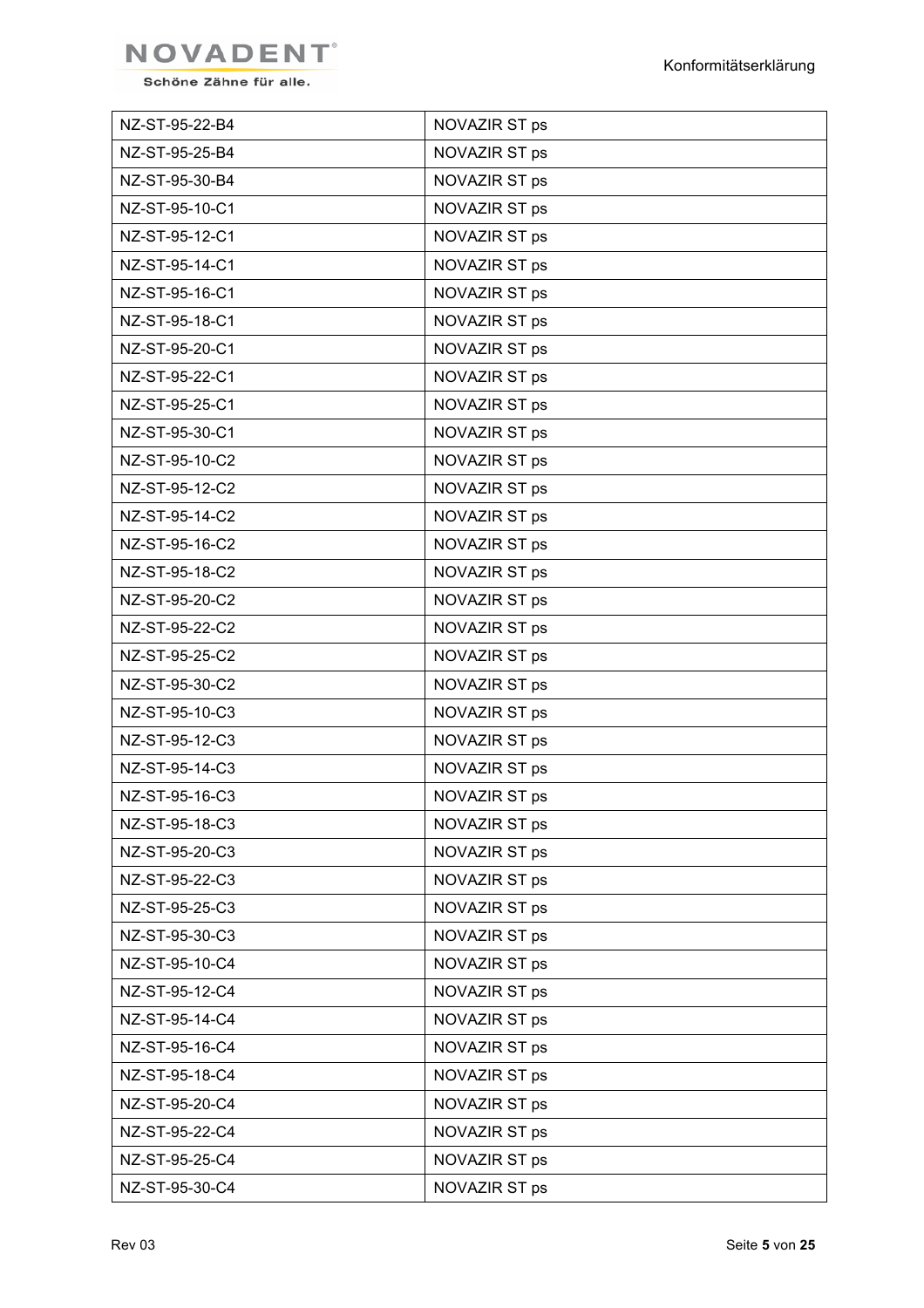

| NZ-ST-95-10-D2 | NOVAZIR ST ps |
|----------------|---------------|
| NZ-ST-95-12-D2 | NOVAZIR ST ps |
| NZ-ST-95-14-D2 | NOVAZIR ST ps |
| NZ-ST-95-16-D2 | NOVAZIR ST ps |
| NZ-ST-95-18-D2 | NOVAZIR ST ps |
| NZ-ST-95-20-D2 | NOVAZIR ST ps |
| NZ-ST-95-22-D2 | NOVAZIR ST ps |
| NZ-ST-95-25-D2 | NOVAZIR ST ps |
| NZ-ST-95-30-D2 | NOVAZIR ST ps |
| NZ-ST-95-10-D3 | NOVAZIR ST ps |
| NZ-ST-95-12-D3 | NOVAZIR ST ps |
| NZ-ST-95-14-D3 | NOVAZIR ST ps |
| NZ-ST-95-16-D3 | NOVAZIR ST ps |
| NZ-ST-95-18-D3 | NOVAZIR ST ps |
| NZ-ST-95-20-D3 | NOVAZIR ST ps |
| NZ-ST-95-22-D3 | NOVAZIR ST ps |
| NZ-ST-95-25-D3 | NOVAZIR ST ps |
| NZ-ST-95-30-D3 | NOVAZIR ST ps |
| NZ-ST-95-10-D4 | NOVAZIR ST ps |
| NZ-ST-95-12-D4 | NOVAZIR ST ps |
| NZ-ST-95-14-D4 | NOVAZIR ST ps |
| NZ-ST-95-16-D4 | NOVAZIR ST ps |
| NZ-ST-95-18-D4 | NOVAZIR ST ps |
| NZ-ST-95-20-D4 | NOVAZIR ST ps |
| NZ-ST-95-22-D4 | NOVAZIR ST ps |
| NZ-ST-95-25-D4 | NOVAZIR ST ps |
| NZ-ST-95-30-D4 | NOVAZIR ST ps |
| NZ-ST-98-10-A1 | NOVAZIR ST ps |
| NZ-ST-98-12-A1 | NOVAZIR ST ps |
| NZ-ST-98-14-A1 | NOVAZIR ST ps |
| NZ-ST-98-16-A1 | NOVAZIR ST ps |
| NZ-ST-98-18-A1 | NOVAZIR ST ps |
| NZ-ST-98-20-A1 | NOVAZIR ST ps |
| NZ-ST-98-22-A1 | NOVAZIR ST ps |
| NZ-ST-98-25-A1 | NOVAZIR ST ps |
| NZ-ST-98-30-A1 | NOVAZIR ST ps |
| NZ-ST-98-10-A2 | NOVAZIR ST ps |
| NZ-ST-98-12-A2 | NOVAZIR ST ps |
| NZ-ST-98-14-A2 | NOVAZIR ST ps |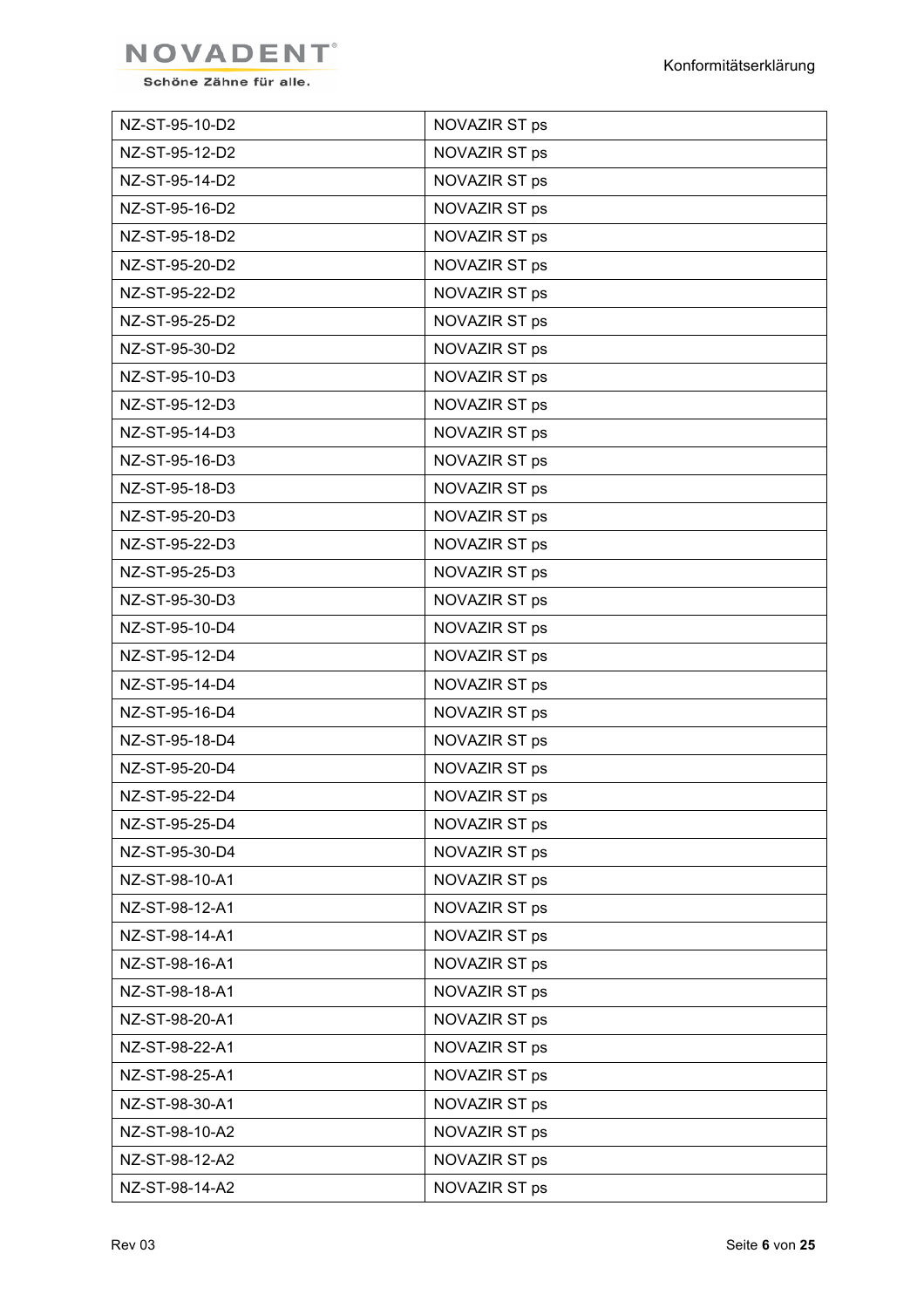

| NZ-ST-98-16-A2   | NOVAZIR ST ps |
|------------------|---------------|
| NZ-ST-98-18-A2   | NOVAZIR ST ps |
| NZ-ST-98-20-A2   | NOVAZIR ST ps |
| NZ-ST-98-22-A2   | NOVAZIR ST ps |
| NZ-ST-98-25-A2   | NOVAZIR ST ps |
| NZ-ST-98-30-A2   | NOVAZIR ST ps |
| NZ-ST-98-10-A3   | NOVAZIR ST ps |
| NZ-ST-98-12-A3   | NOVAZIR ST ps |
| NZ-ST-98-14-A3   | NOVAZIR ST ps |
| NZ-ST-98-16-A3   | NOVAZIR ST ps |
| NZ-ST-98-18-A3   | NOVAZIR ST ps |
| NZ-ST-98-20-A3   | NOVAZIR ST ps |
| NZ-ST-98-22-A3   | NOVAZIR ST ps |
| NZ-ST-98-25-A3   | NOVAZIR ST ps |
| NZ-ST-98-30-A3   | NOVAZIR ST ps |
| NZ-ST-98-10-A3,5 | NOVAZIR ST ps |
| NZ-ST-98-12-A3,5 | NOVAZIR ST ps |
| NZ-ST-98-14-A3,5 | NOVAZIR ST ps |
| NZ-ST-98-16-A3,5 | NOVAZIR ST ps |
| NZ-ST-98-18-A3,5 | NOVAZIR ST ps |
| NZ-ST-98-20-A3,5 | NOVAZIR ST ps |
| NZ-ST-98-22-A3,5 | NOVAZIR ST ps |
| NZ-ST-98-25-A3,5 | NOVAZIR ST ps |
| NZ-ST-98-30-A3,5 | NOVAZIR ST ps |
| NZ-ST-98-10-A4   | NOVAZIR ST ps |
| NZ-ST-98-12-A4   | NOVAZIR ST ps |
| NZ-ST-98-14-A4   | NOVAZIR ST ps |
| NZ-ST-98-16-A4   | NOVAZIR ST ps |
| NZ-ST-98-18-A4   | NOVAZIR ST ps |
| NZ-ST-98-20-A4   | NOVAZIR ST ps |
| NZ-ST-98-22-A4   | NOVAZIR ST ps |
| NZ-ST-98-25-A4   | NOVAZIR ST ps |
| NZ-ST-98-30-A4   | NOVAZIR ST ps |
| NZ-ST-98-10-B1   | NOVAZIR ST ps |
| NZ-ST-98-12-B1   | NOVAZIR ST ps |
| NZ-ST-98-14-B1   | NOVAZIR ST ps |
| NZ-ST-98-16-B1   | NOVAZIR ST ps |
| NZ-ST-98-18-B1   | NOVAZIR ST ps |
| NZ-ST-98-20-B1   | NOVAZIR ST ps |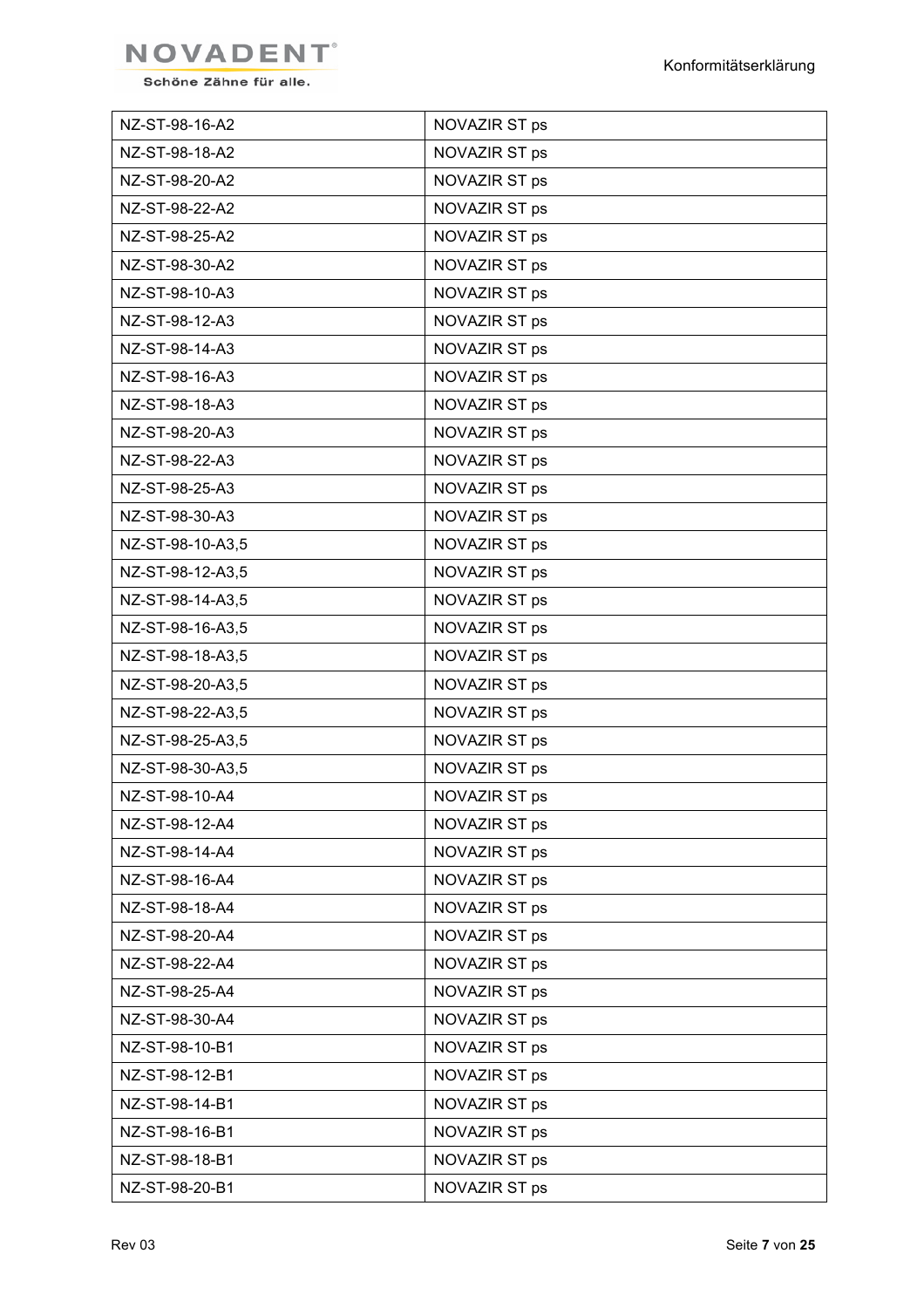

| NZ-ST-98-22-B1 | NOVAZIR ST ps |
|----------------|---------------|
| NZ-ST-98-25-B1 | NOVAZIR ST ps |
| NZ-ST-98-30-B1 | NOVAZIR ST ps |
| NZ-ST-98-10-B2 | NOVAZIR ST ps |
| NZ-ST-98-12-B2 | NOVAZIR ST ps |
| NZ-ST-98-14-B2 | NOVAZIR ST ps |
| NZ-ST-98-16-B2 | NOVAZIR ST ps |
| NZ-ST-98-18-B2 | NOVAZIR ST ps |
| NZ-ST-98-20-B2 | NOVAZIR ST ps |
| NZ-ST-98-22-B2 | NOVAZIR ST ps |
| NZ-ST-98-25-B2 | NOVAZIR ST ps |
| NZ-ST-98-30-B2 | NOVAZIR ST ps |
| NZ-ST-98-10-B3 | NOVAZIR ST ps |
| NZ-ST-98-12-B3 | NOVAZIR ST ps |
| NZ-ST-98-14-B3 | NOVAZIR ST ps |
| NZ-ST-98-16-B3 | NOVAZIR ST ps |
| NZ-ST-98-18-B3 | NOVAZIR ST ps |
| NZ-ST-98-20-B3 | NOVAZIR ST ps |
| NZ-ST-98-22-B3 | NOVAZIR ST ps |
| NZ-ST-98-25-B3 | NOVAZIR ST ps |
| NZ-ST-98-30-B3 | NOVAZIR ST ps |
| NZ-ST-98-10-B4 | NOVAZIR ST ps |
| NZ-ST-98-12-B4 | NOVAZIR ST ps |
| NZ-ST-98-14-B4 | NOVAZIR ST ps |
| NZ-ST-98-16-B4 | NOVAZIR ST ps |
| NZ-ST-98-18-B4 | NOVAZIR ST ps |
| NZ-ST-98-20-B4 | NOVAZIR ST ps |
| NZ-ST-98-22-B4 | NOVAZIR ST ps |
| NZ-ST-98-25-B4 | NOVAZIR ST ps |
| NZ-ST-98-30-B4 | NOVAZIR ST ps |
| NZ-ST-98-10-C1 | NOVAZIR ST ps |
| NZ-ST-98-12-C1 | NOVAZIR ST ps |
| NZ-ST-98-14-C1 | NOVAZIR ST ps |
| NZ-ST-98-16-C1 | NOVAZIR ST ps |
| NZ-ST-98-18-C1 | NOVAZIR ST ps |
| NZ-ST-98-20-C1 | NOVAZIR ST ps |
| NZ-ST-98-22-C1 | NOVAZIR ST ps |
| NZ-ST-98-25-C1 | NOVAZIR ST ps |
| NZ-ST-98-30-C1 | NOVAZIR ST ps |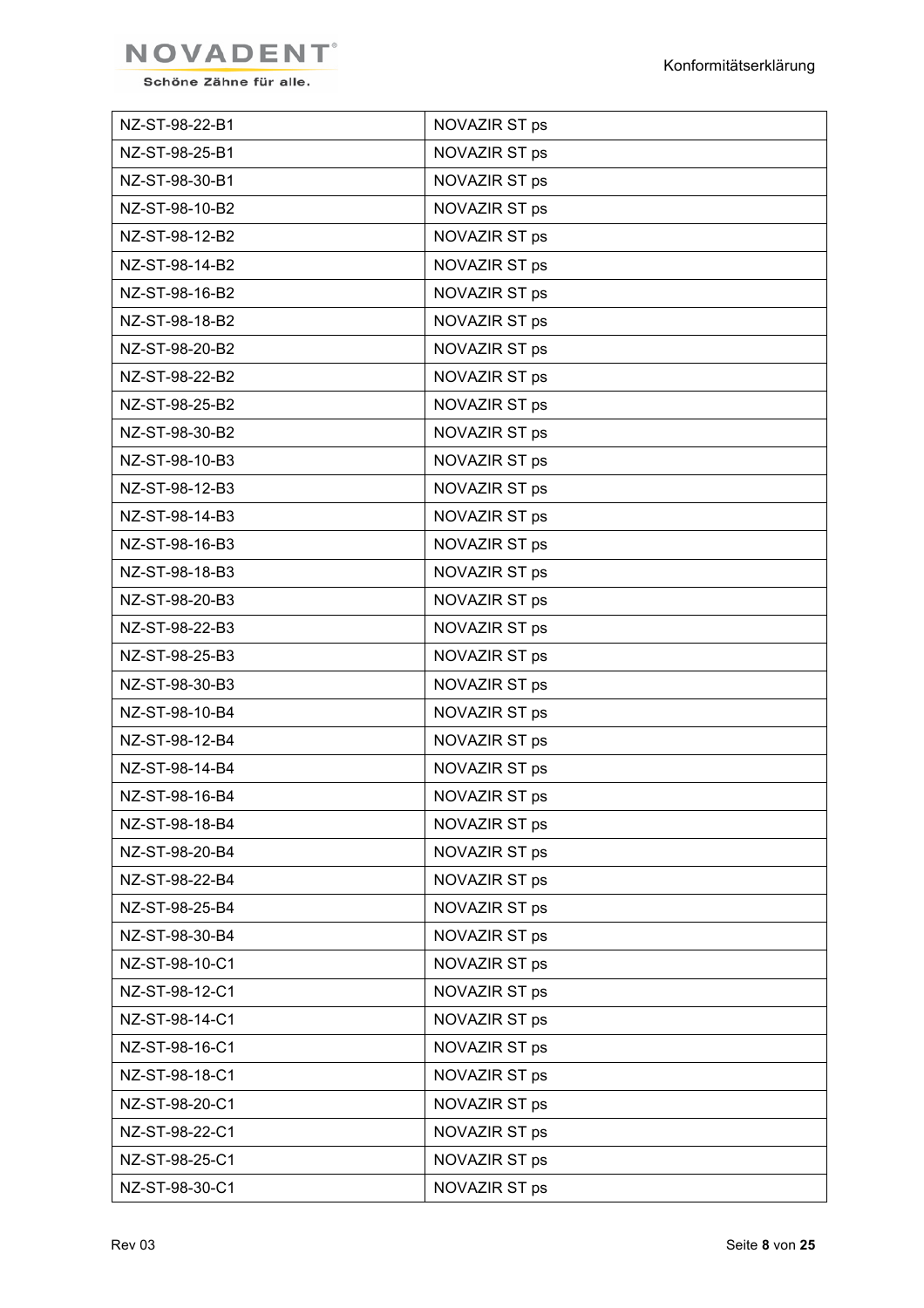

| NZ-ST-98-10-C2 | NOVAZIR ST ps |
|----------------|---------------|
| NZ-ST-98-12-C2 | NOVAZIR ST ps |
| NZ-ST-98-14-C2 | NOVAZIR ST ps |
| NZ-ST-98-16-C2 | NOVAZIR ST ps |
| NZ-ST-98-18-C2 | NOVAZIR ST ps |
| NZ-ST-98-20-C2 | NOVAZIR ST ps |
| NZ-ST-98-22-C2 | NOVAZIR ST ps |
| NZ-ST-98-25-C2 | NOVAZIR ST ps |
| NZ-ST-98-30-C2 | NOVAZIR ST ps |
| NZ-ST-98-10-C3 | NOVAZIR ST ps |
| NZ-ST-98-12-C3 | NOVAZIR ST ps |
| NZ-ST-98-14-C3 | NOVAZIR ST ps |
| NZ-ST-98-16-C3 | NOVAZIR ST ps |
| NZ-ST-98-18-C3 | NOVAZIR ST ps |
| NZ-ST-98-20-C3 | NOVAZIR ST ps |
| NZ-ST-98-22-C3 | NOVAZIR ST ps |
| NZ-ST-98-25-C3 | NOVAZIR ST ps |
| NZ-ST-98-30-C3 | NOVAZIR ST ps |
| NZ-ST-98-10-C4 | NOVAZIR ST ps |
| NZ-ST-98-12-C4 | NOVAZIR ST ps |
| NZ-ST-98-14-C4 | NOVAZIR ST ps |
| NZ-ST-98-16-C4 | NOVAZIR ST ps |
| NZ-ST-98-18-C4 | NOVAZIR ST ps |
| NZ-ST-98-20-C4 | NOVAZIR ST ps |
| NZ-ST-98-22-C4 | NOVAZIR ST ps |
| NZ-ST-98-25-C4 | NOVAZIR ST ps |
| NZ-ST-98-30-C4 | NOVAZIR ST ps |
| NZ-ST-98-10-D2 | NOVAZIR ST ps |
| NZ-ST-98-12-D2 | NOVAZIR ST ps |
| NZ-ST-98-14-D2 | NOVAZIR ST ps |
| NZ-ST-98-16-D2 | NOVAZIR ST ps |
| NZ-ST-98-18-D2 | NOVAZIR ST ps |
| NZ-ST-98-20-D2 | NOVAZIR ST ps |
| NZ-ST-98-22-D2 | NOVAZIR ST ps |
| NZ-ST-98-25-D2 | NOVAZIR ST ps |
| NZ-ST-98-30-D2 | NOVAZIR ST ps |
| NZ-ST-98-10-D3 | NOVAZIR ST ps |
| NZ-ST-98-12-D3 | NOVAZIR ST ps |
| NZ-ST-98-14-D3 | NOVAZIR ST ps |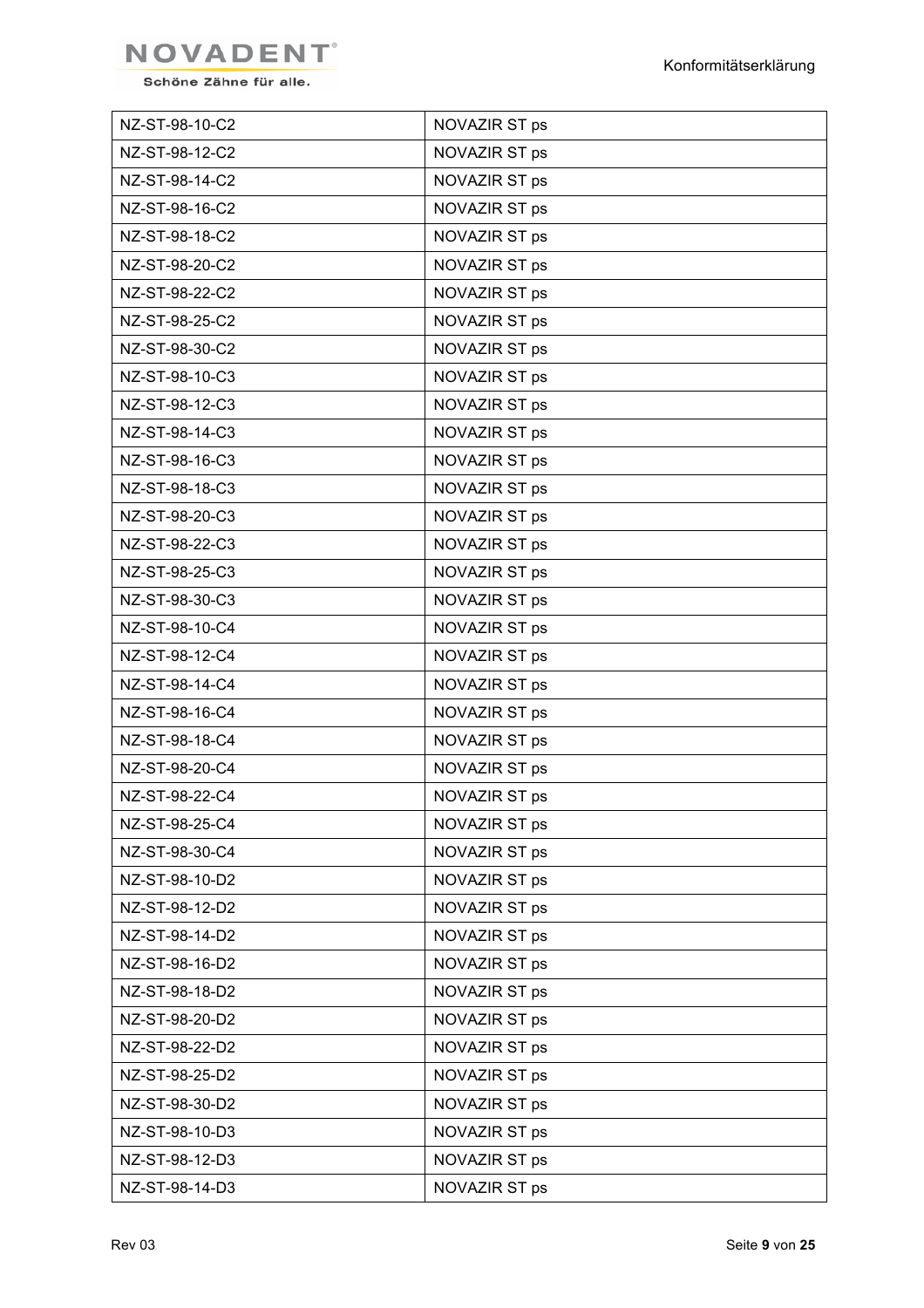

| NZ-ST-98-16-D3      | NOVAZIR ST ps    |
|---------------------|------------------|
| NZ-ST-98-18-D3      | NOVAZIR ST ps    |
| NZ-ST-98-20-D3      | NOVAZIR ST ps    |
| NZ-ST-98-22-D3      | NOVAZIR ST ps    |
| NZ-ST-98-25-D3      | NOVAZIR ST ps    |
| NZ-ST-98-30-D3      | NOVAZIR ST ps    |
| NZ-ST-98-10-D4      | NOVAZIR ST ps    |
| NZ-ST-98-12-D4      | NOVAZIR ST ps    |
| NZ-ST-98-14-D4      | NOVAZIR ST ps    |
| NZ-ST-98-16-D4      | NOVAZIR ST ps    |
| NZ-ST-98-18-D4      | NOVAZIR ST ps    |
| NZ-ST-98-20-D4      | NOVAZIR ST ps    |
| NZ-ST-98-22-D4      | NOVAZIR ST ps    |
| NZ-ST-98-25-D4      | NOVAZIR ST ps    |
| NZ-ST-98-30-D4      | NOVAZIR ST ps    |
| NZ-maxT-95-10       | NOVAZIR Max.T    |
| NZ-maxT-95-12       | NOVAZIR Max.T    |
| NZ-maxT-95-14       | NOVAZIR Max.T    |
| NZ-maxT-95-16       | NOVAZIR Max.T    |
| NZ-maxT-95-18       | NOVAZIR Max.T    |
| NZ-maxT-95-20       | NOVAZIR Max.T    |
| NZ-maxT-95-22       | NOVAZIR Max.T    |
| NZ-maxT-95-25       | NOVAZIR Max.T    |
| NZ-maxT-95-30       | NOVAZIR Max.T    |
| NZ-maxT-98-10       | NOVAZIR Max.T    |
| NZ-maxT-98-12       | NOVAZIR Max.T    |
| NZ-maxT-98-14       | NOVAZIR Max.T    |
| NZ-maxT-98-16       | NOVAZIR Max.T    |
| NZ-maxT-98-18       | NOVAZIR Max.T    |
| NZ-maxT-98-20       | NOVAZIR Max.T    |
| NZ-maxT-98-22       | NOVAZIR Max.T    |
| NZ-maxT-98-25       | NOVAZIR Max.T    |
| NZ-maxT-98-30       | NOVAZIR Max.T    |
| NZ-maxT-ml-95-10-A1 | NOVAZIR Max.T ml |
| NZ-maxT-ml-95-12-A1 | NOVAZIR Max.T ml |
| NZ-maxT-ml-95-14-A1 | NOVAZIR Max.T ml |
| NZ-maxT-ml-95-16-A1 | NOVAZIR Max.T ml |
| NZ-maxT-ml-95-18-A1 | NOVAZIR Max.T ml |
| NZ-maxT-ml-95-20-A1 | NOVAZIR Max.T ml |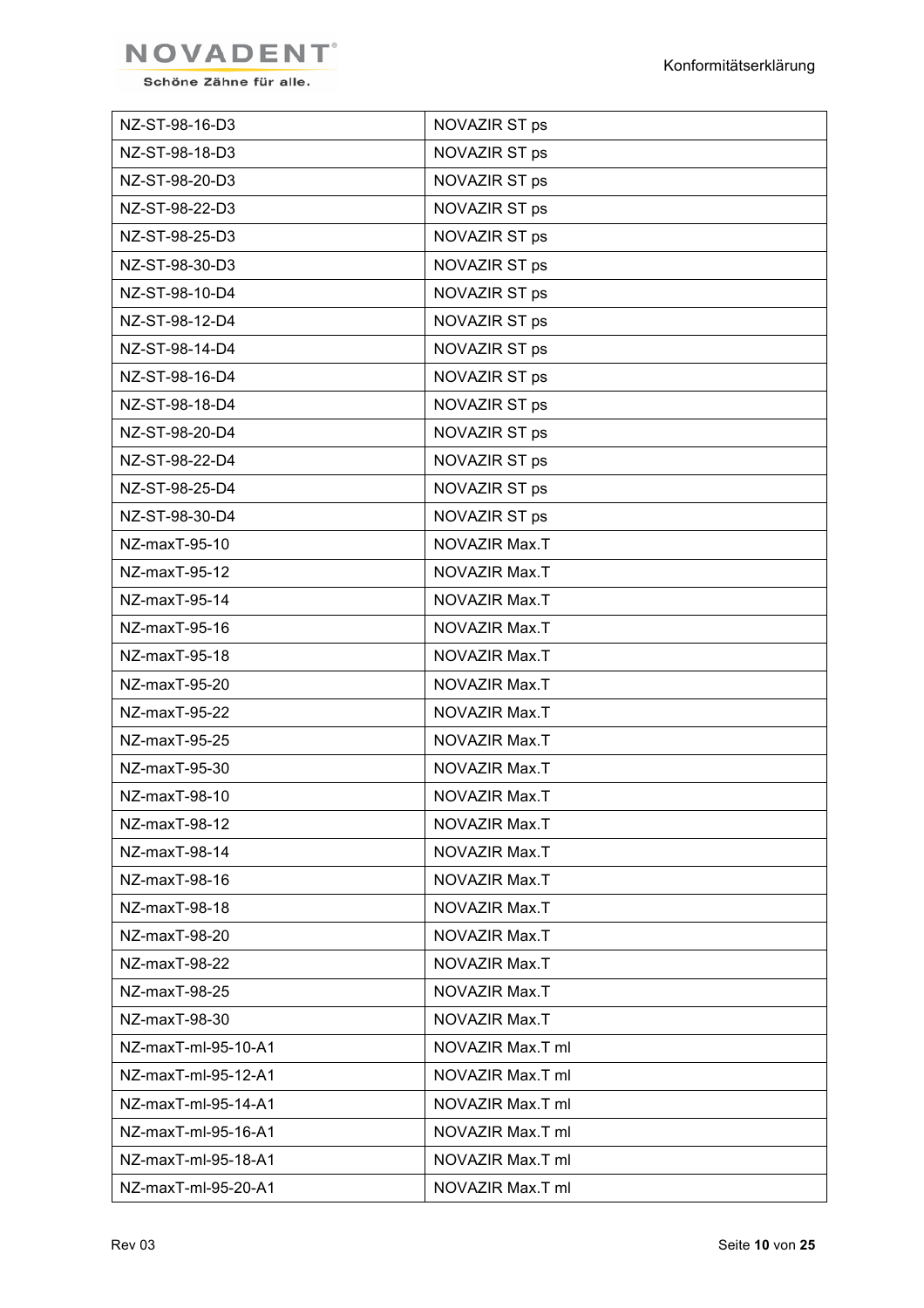

| NZ-maxT-ml-95-22-A1   | NOVAZIR Max.T ml |
|-----------------------|------------------|
| NZ-maxT-ml-95-25-A1   | NOVAZIR Max.T ml |
| NZ-maxT-ml-95-10-A2   | NOVAZIR Max.T ml |
| NZ-maxT-ml-95-12-A2   | NOVAZIR Max.T ml |
| NZ-maxT-ml-95-14-A2   | NOVAZIR Max.T ml |
| NZ-maxT-ml-95-16-A2   | NOVAZIR Max.T ml |
| NZ-maxT-ml-95-18-A2   | NOVAZIR Max.T ml |
| NZ-maxT-ml-95-20-A2   | NOVAZIR Max.T ml |
| NZ-maxT-ml-95-22-A2   | NOVAZIR Max.T ml |
| NZ-maxT-ml-95-25-A2   | NOVAZIR Max.T ml |
| NZ-maxT-ml-95-10-A3   | NOVAZIR Max.T ml |
| NZ-maxT-ml-95-12-A3   | NOVAZIR Max.T ml |
| NZ-maxT-ml-95-14-A3   | NOVAZIR Max.T ml |
| NZ-maxT-ml-95-16-A3   | NOVAZIR Max.T ml |
| NZ-maxT-ml-95-18-A3   | NOVAZIR Max.T ml |
| NZ-maxT-ml-95-20-A3   | NOVAZIR Max.T ml |
| NZ-maxT-ml-95-22-A3   | NOVAZIR Max.T ml |
| NZ-maxT-ml-95-25-A3   | NOVAZIR Max.T ml |
| NZ-maxT-ml-95-10-A3,5 | NOVAZIR Max.T ml |
| NZ-maxT-ml-95-12-A3,5 | NOVAZIR Max.T ml |
| NZ-maxT-ml-95-14-A3,5 | NOVAZIR Max.T ml |
| NZ-maxT-ml-95-16-A3,5 | NOVAZIR Max.T ml |
| NZ-maxT-ml-95-18-A3,5 | NOVAZIR Max.T ml |
| NZ-maxT-ml-95-20-A3,5 | NOVAZIR Max.T ml |
| NZ-maxT-ml-95-22-A3,5 | NOVAZIR Max.T ml |
| NZ-maxT-ml-95-25-A3,5 | NOVAZIR Max.T ml |
| NZ-maxT-ml-95-10-B1   | NOVAZIR Max.T ml |
| NZ-maxT-ml-95-12-B1   | NOVAZIR Max.T ml |
| NZ-maxT-ml-95-14-B1   | NOVAZIR Max.T ml |
| NZ-maxT-ml-95-16-B1   | NOVAZIR Max.T ml |
| NZ-maxT-ml-95-18-B1   | NOVAZIR Max.T ml |
| NZ-maxT-ml-95-20-B1   | NOVAZIR Max.T ml |
| NZ-maxT-ml-95-22-B1   | NOVAZIR Max.T ml |
| NZ-maxT-ml-95-25-B1   | NOVAZIR Max.T ml |
| NZ-maxT-ml-95-10-B2   | NOVAZIR Max.T ml |
| NZ-maxT-ml-95-12-B2   | NOVAZIR Max.T ml |
| NZ-maxT-ml-95-14-B2   | NOVAZIR Max.T ml |
| NZ-maxT-ml-95-16-B2   | NOVAZIR Max.T ml |
| NZ-maxT-ml-95-18-B2   | NOVAZIR Max.T ml |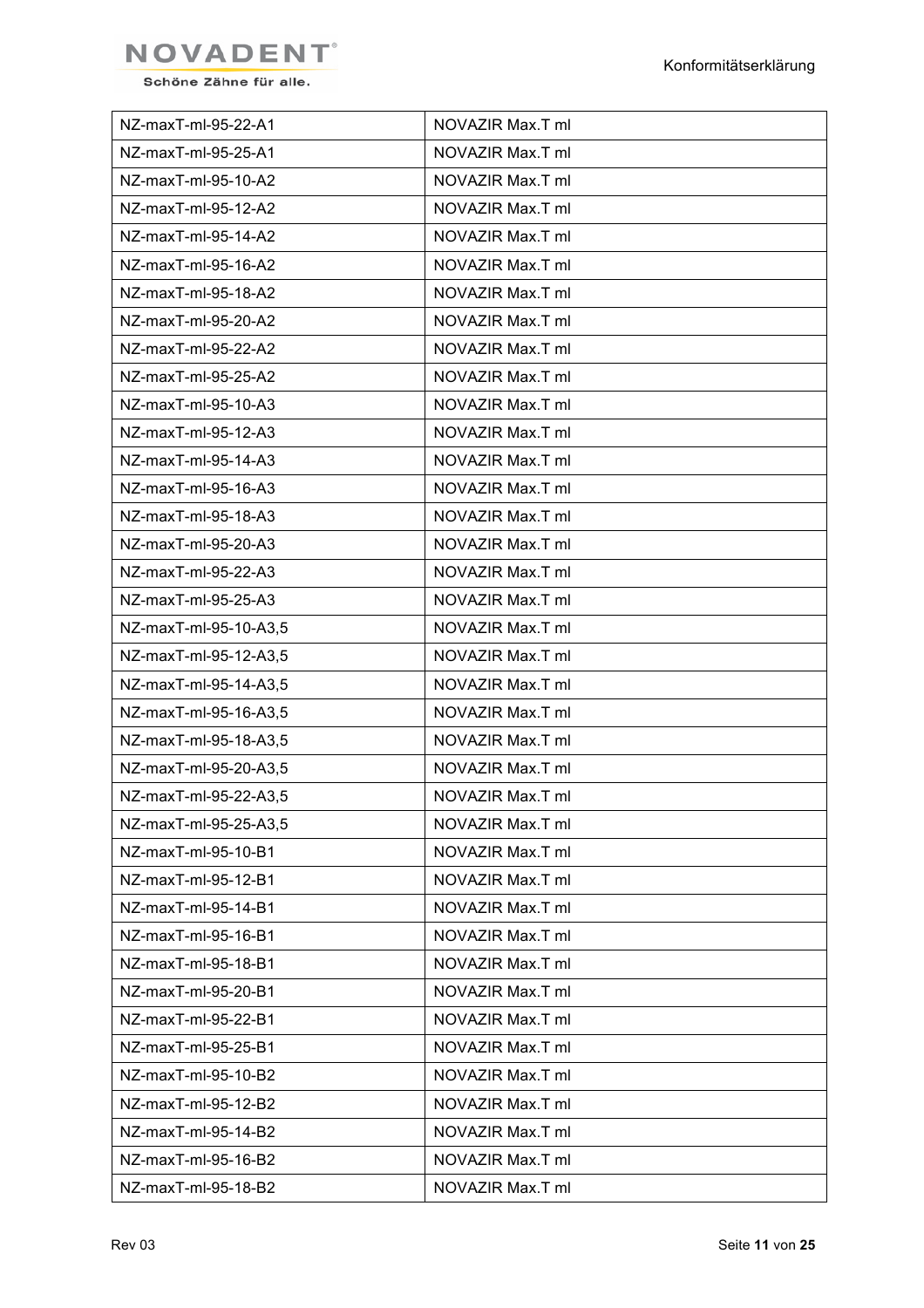

| NZ-maxT-ml-95-20-B2 | NOVAZIR Max.T ml |
|---------------------|------------------|
| NZ-maxT-ml-95-22-B2 | NOVAZIR Max.T ml |
| NZ-maxT-ml-95-25-B2 | NOVAZIR Max.T ml |
| NZ-maxT-ml-95-10-B3 | NOVAZIR Max.T ml |
| NZ-maxT-ml-95-12-B3 | NOVAZIR Max.T ml |
| NZ-maxT-ml-95-14-B3 | NOVAZIR Max.T ml |
| NZ-maxT-ml-95-16-B3 | NOVAZIR Max.T ml |
| NZ-maxT-ml-95-18-B3 | NOVAZIR Max.T ml |
| NZ-maxT-ml-95-20-B3 | NOVAZIR Max.T ml |
| NZ-maxT-ml-95-22-B3 | NOVAZIR Max.T ml |
| NZ-maxT-ml-95-25-B3 | NOVAZIR Max.T ml |
| NZ-maxT-ml-95-10-C1 | NOVAZIR Max.T ml |
| NZ-maxT-ml-95-12-C1 | NOVAZIR Max.T ml |
| NZ-maxT-ml-95-14-C1 | NOVAZIR Max.T ml |
| NZ-maxT-ml-95-16-C1 | NOVAZIR Max.T ml |
| NZ-maxT-ml-95-18-C1 | NOVAZIR Max.T ml |
| NZ-maxT-ml-95-20-C1 | NOVAZIR Max.T ml |
| NZ-maxT-ml-95-22-C1 | NOVAZIR Max.T ml |
| NZ-maxT-ml-95-25-C1 | NOVAZIR Max.T ml |
| NZ-maxT-ml-95-10-C2 | NOVAZIR Max.T ml |
| NZ-maxT-ml-95-12-C2 | NOVAZIR Max.T ml |
| NZ-maxT-ml-95-14-C2 | NOVAZIR Max.T ml |
| NZ-maxT-ml-95-16-C2 | NOVAZIR Max.T ml |
| NZ-maxT-ml-95-18-C2 | NOVAZIR Max.T ml |
| NZ-maxT-ml-95-20-C2 | NOVAZIR Max.T ml |
| NZ-maxT-ml-95-22-C2 | NOVAZIR Max.T ml |
| NZ-maxT-ml-95-25-C2 | NOVAZIR Max.T ml |
| NZ-maxT-ml-95-10-C3 | NOVAZIR Max.T ml |
| NZ-maxT-ml-95-12-C3 | NOVAZIR Max.T ml |
| NZ-maxT-ml-95-14-C3 | NOVAZIR Max.T ml |
| NZ-maxT-ml-95-16-C3 | NOVAZIR Max.T ml |
| NZ-maxT-ml-95-18-C3 | NOVAZIR Max.T ml |
| NZ-maxT-ml-95-20-C3 | NOVAZIR Max.T ml |
| NZ-maxT-ml-95-22-C3 | NOVAZIR Max.T ml |
| NZ-maxT-ml-95-25-C3 | NOVAZIR Max.T ml |
| NZ-maxT-ml-95-10-D2 | NOVAZIR Max.T ml |
| NZ-maxT-ml-95-12-D2 | NOVAZIR Max.T ml |
| NZ-maxT-ml-95-14-D2 | NOVAZIR Max.T ml |
| NZ-maxT-ml-95-16-D2 | NOVAZIR Max.T ml |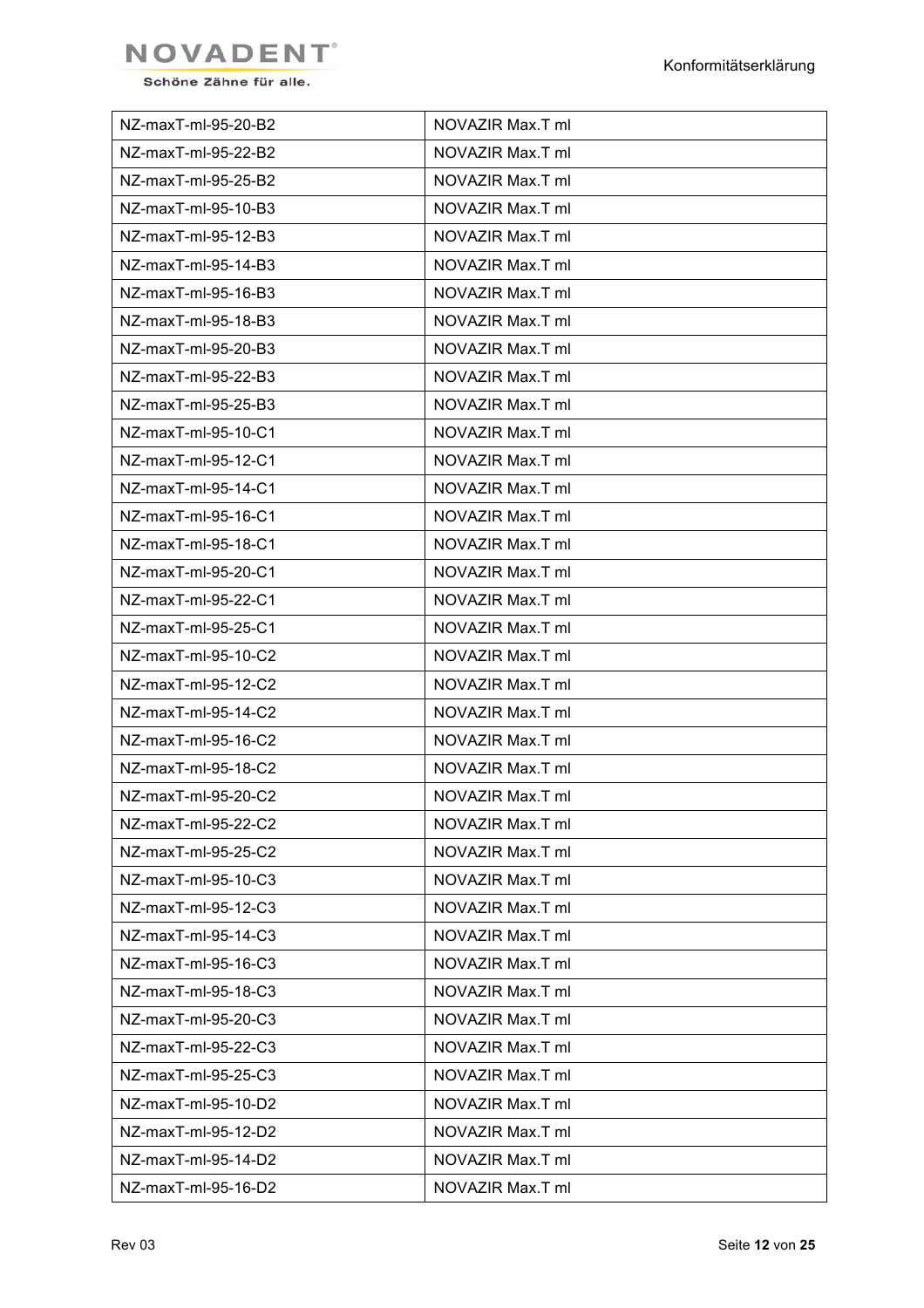

| NZ-maxT-ml-95-18-D2   | NOVAZIR Max.T ml |
|-----------------------|------------------|
| NZ-maxT-ml-95-20-D2   | NOVAZIR Max.T ml |
| NZ-maxT-ml-95-22-D2   | NOVAZIR Max.T ml |
| NZ-maxT-ml-95-25-D2   | NOVAZIR Max.T ml |
| NZ-maxT-ml-95-10-D3   | NOVAZIR Max.T ml |
| NZ-maxT-ml-95-12-D3   | NOVAZIR Max.T ml |
| NZ-maxT-ml-95-14-D3   | NOVAZIR Max.T ml |
| NZ-maxT-ml-95-16-D3   | NOVAZIR Max.T ml |
| NZ-maxT-ml-95-18-D3   | NOVAZIR Max.T ml |
| NZ-maxT-ml-95-20-D3   | NOVAZIR Max.T ml |
| NZ-maxT-ml-95-22-D3   | NOVAZIR Max.T ml |
| NZ-maxT-ml-95-25-D3   | NOVAZIR Max.T ml |
| NZ-maxT-ml-98-10-A1   | NOVAZIR Max.T ml |
| NZ-maxT-ml-98-12-A1   | NOVAZIR Max.T ml |
| NZ-maxT-ml-98-14-A1   | NOVAZIR Max.T ml |
| NZ-maxT-ml-98-16-A1   | NOVAZIR Max.T ml |
| NZ-maxT-ml-98-18-A1   | NOVAZIR Max.T ml |
| NZ-maxT-ml-98-20-A1   | NOVAZIR Max.T ml |
| NZ-maxT-ml-98-22-A1   | NOVAZIR Max.T ml |
| NZ-maxT-ml-98-25-A1   | NOVAZIR Max.T ml |
| NZ-maxT-ml-98-10-A2   | NOVAZIR Max.T ml |
| NZ-maxT-ml-98-12-A2   | NOVAZIR Max.T ml |
| NZ-maxT-ml-98-14-A2   | NOVAZIR Max.T ml |
| NZ-maxT-ml-98-16-A2   | NOVAZIR Max.T ml |
| NZ-maxT-ml-98-18-A2   | NOVAZIR Max.T ml |
| NZ-maxT-ml-98-20-A2   | NOVAZIR Max.T ml |
| NZ-maxT-ml-98-22-A2   | NOVAZIR Max.T ml |
| NZ-maxT-ml-98-25-A2   | NOVAZIR Max.T ml |
| NZ-maxT-ml-98-10-A3   | NOVAZIR Max.T ml |
| NZ-maxT-ml-98-12-A3   | NOVAZIR Max.T ml |
| NZ-maxT-ml-98-14-A3   | NOVAZIR Max.T ml |
| NZ-maxT-ml-98-16-A3   | NOVAZIR Max.T ml |
| NZ-maxT-ml-98-18-A3   | NOVAZIR Max.T ml |
| NZ-maxT-ml-98-20-A3   | NOVAZIR Max.T ml |
| NZ-maxT-ml-98-22-A3   | NOVAZIR Max.T ml |
| NZ-maxT-ml-98-25-A3   | NOVAZIR Max.T ml |
| NZ-maxT-ml-98-10-A3,5 | NOVAZIR Max.T ml |
| NZ-maxT-ml-98-12-A3,5 | NOVAZIR Max.T ml |
| NZ-maxT-ml-98-14-A3,5 | NOVAZIR Max.T ml |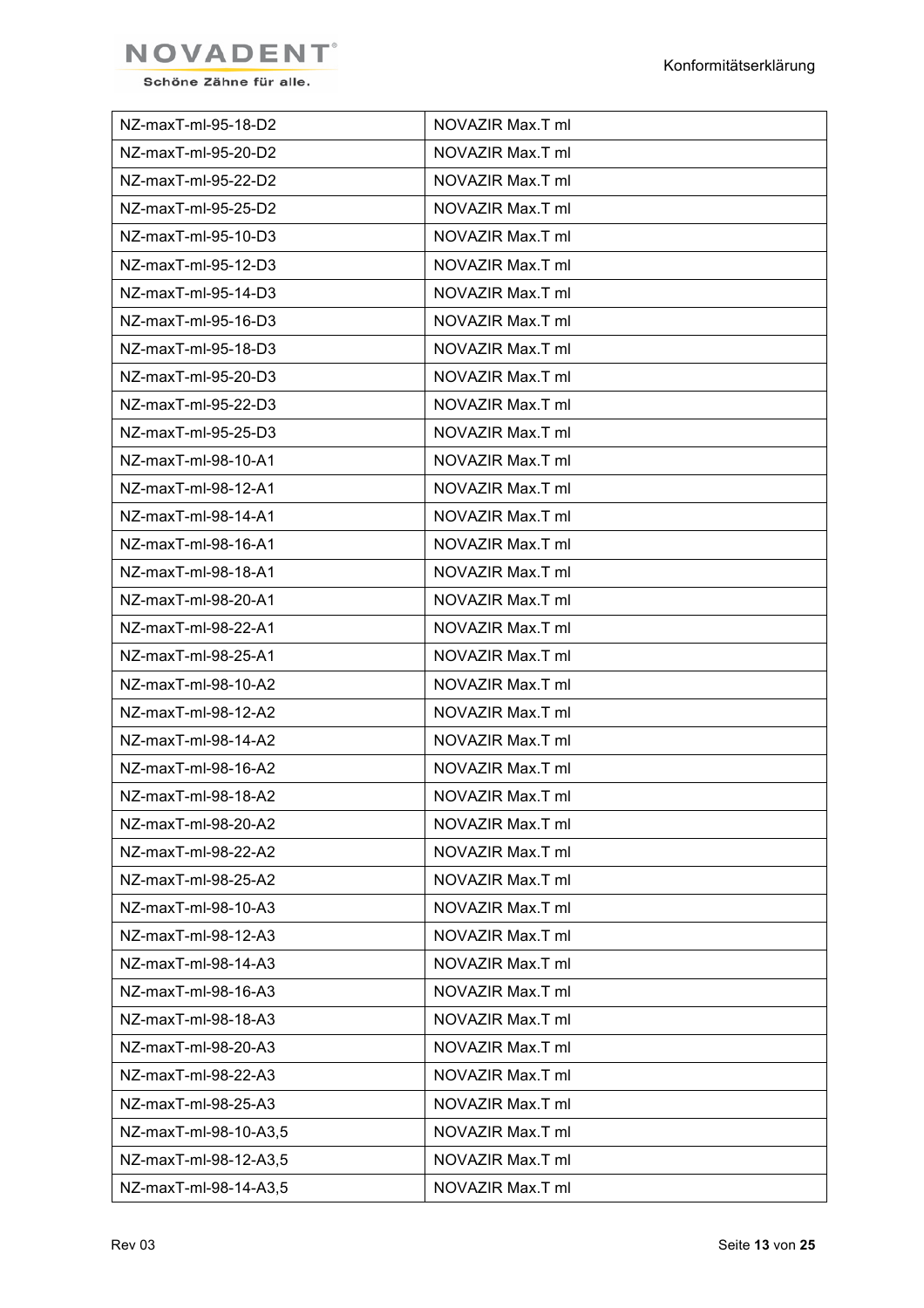

| NZ-maxT-ml-98-16-A3,5 | NOVAZIR Max.T ml |
|-----------------------|------------------|
| NZ-maxT-ml-98-18-A3,5 | NOVAZIR Max.T ml |
| NZ-maxT-ml-98-20-A3,5 | NOVAZIR Max.T ml |
| NZ-maxT-ml-98-22-A3,5 | NOVAZIR Max.T ml |
| NZ-maxT-ml-98-25-A3,5 | NOVAZIR Max.T ml |
| NZ-maxT-ml-98-10-B1   | NOVAZIR Max.T ml |
| NZ-maxT-ml-98-12-B1   | NOVAZIR Max.T ml |
| NZ-maxT-ml-98-14-B1   | NOVAZIR Max.T ml |
| NZ-maxT-ml-98-16-B1   | NOVAZIR Max.T ml |
| NZ-maxT-ml-98-18-B1   | NOVAZIR Max.T ml |
| NZ-maxT-ml-98-20-B1   | NOVAZIR Max.T ml |
| NZ-maxT-ml-98-22-B1   | NOVAZIR Max.T ml |
| NZ-maxT-ml-98-25-B1   | NOVAZIR Max.T ml |
| NZ-maxT-ml-98-10-B2   | NOVAZIR Max.T ml |
| NZ-maxT-ml-98-12-B2   | NOVAZIR Max.T ml |
| NZ-maxT-ml-98-14-B2   | NOVAZIR Max.T ml |
| NZ-maxT-ml-98-16-B2   | NOVAZIR Max.T ml |
| NZ-maxT-ml-98-18-B2   | NOVAZIR Max.T ml |
| NZ-maxT-ml-98-20-B2   | NOVAZIR Max.T ml |
| NZ-maxT-ml-98-22-B2   | NOVAZIR Max.T ml |
| NZ-maxT-ml-98-25-B2   | NOVAZIR Max.T ml |
| NZ-maxT-ml-98-10-B3   | NOVAZIR Max.T ml |
| NZ-maxT-ml-98-12-B3   | NOVAZIR Max.T ml |
| NZ-maxT-ml-98-14-B3   | NOVAZIR Max.T ml |
| NZ-maxT-ml-98-16-B3   | NOVAZIR Max.T ml |
| NZ-maxT-ml-98-18-B3   | NOVAZIR Max.T ml |
| NZ-maxT-ml-98-20-B3   | NOVAZIR Max.T ml |
| NZ-maxT-ml-98-22-B3   | NOVAZIR Max.T ml |
| NZ-maxT-ml-98-25-B3   | NOVAZIR Max.T ml |
| NZ-maxT-ml-98-10-C1   | NOVAZIR Max.T ml |
| NZ-maxT-ml-98-12-C1   | NOVAZIR Max.T ml |
| NZ-maxT-ml-98-14-C1   | NOVAZIR Max.T ml |
| NZ-maxT-ml-98-16-C1   | NOVAZIR Max.T ml |
| NZ-maxT-ml-98-18-C1   | NOVAZIR Max.T ml |
| NZ-maxT-ml-98-20-C1   | NOVAZIR Max.T ml |
| NZ-maxT-ml-98-22-C1   | NOVAZIR Max.T ml |
| NZ-maxT-ml-98-25-C1   | NOVAZIR Max.T ml |
| NZ-maxT-ml-98-10-C2   | NOVAZIR Max.T ml |
| NZ-maxT-ml-98-12-C2   | NOVAZIR Max.T ml |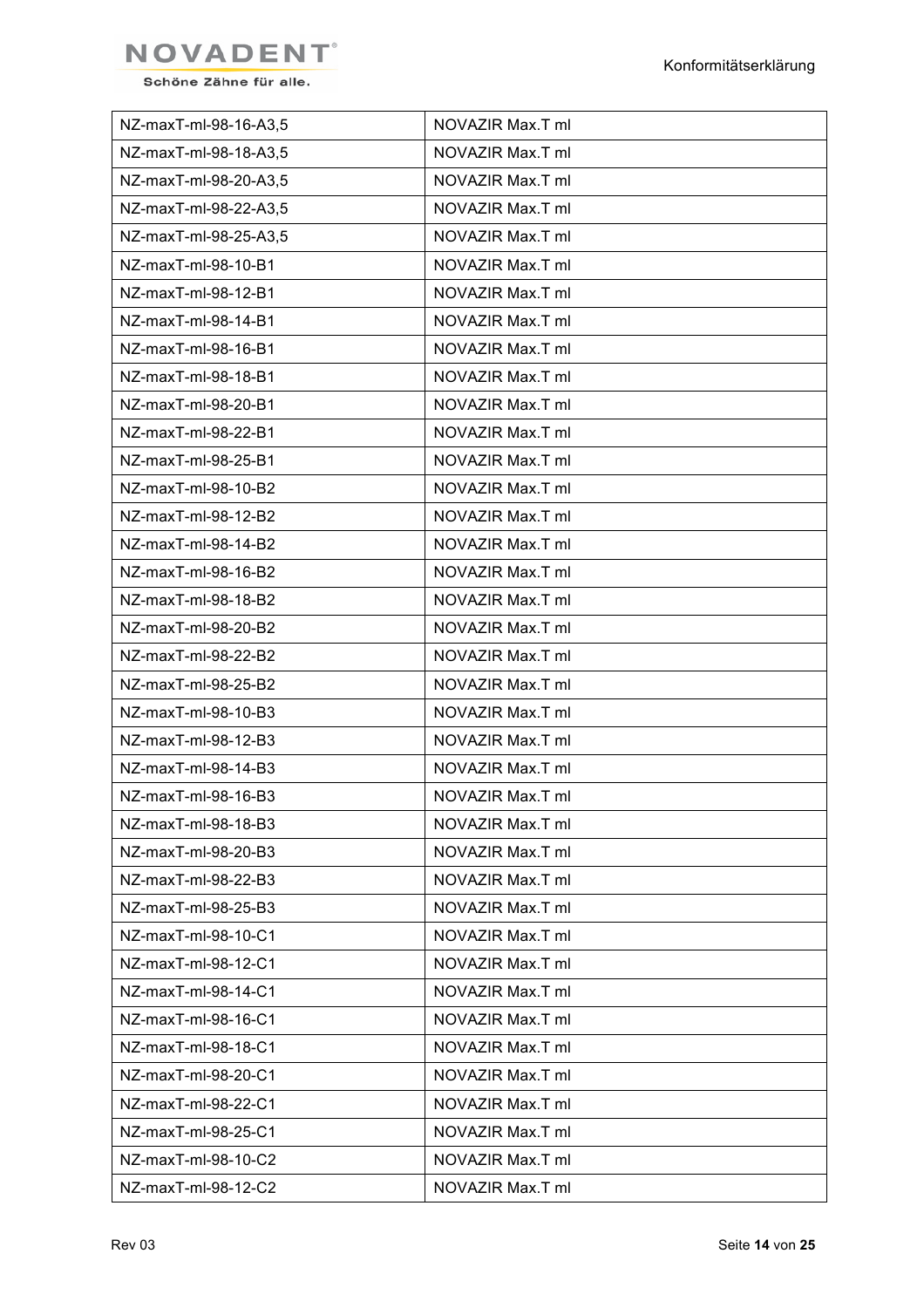

| NZ-maxT-ml-98-14-C2     | NOVAZIR Max.T ml        |
|-------------------------|-------------------------|
| NZ-maxT-ml-98-16-C2     | NOVAZIR Max.T ml        |
| NZ-maxT-ml-98-18-C2     | NOVAZIR Max.T ml        |
| NZ-maxT-ml-98-20-C2     | NOVAZIR Max.T ml        |
| NZ-maxT-ml-98-22-C2     | NOVAZIR Max.T ml        |
| NZ-maxT-ml-98-25-C2     | NOVAZIR Max.T ml        |
| NZ-maxT-ml-98-10-C3     | NOVAZIR Max.T ml        |
| NZ-maxT-ml-98-12-C3     | NOVAZIR Max.T ml        |
| NZ-maxT-ml-98-14-C3     | NOVAZIR Max.T ml        |
| NZ-maxT-ml-98-16-C3     | NOVAZIR Max.T ml        |
| NZ-maxT-ml-98-18-C3     | NOVAZIR Max.T ml        |
| NZ-maxT-ml-98-20-C3     | NOVAZIR Max.T ml        |
| NZ-maxT-ml-98-22-C3     | NOVAZIR Max.T ml        |
| NZ-maxT-ml-98-25-C3     | NOVAZIR Max.T ml        |
| NZ-maxT-ml-98-10-D2     | NOVAZIR Max.T ml        |
| NZ-maxT-ml-98-12-D2     | NOVAZIR Max.T ml        |
| NZ-maxT-ml-98-14-D2     | NOVAZIR Max.T ml        |
| NZ-maxT-ml-98-16-D2     | NOVAZIR Max.T ml        |
| NZ-maxT-ml-98-18-D2     | NOVAZIR Max.T ml        |
| NZ-maxT-ml-98-20-D2     | NOVAZIR Max.T ml        |
| NZ-maxT-ml-98-22-D2     | NOVAZIR Max.T ml        |
| NZ-maxT-ml-98-25-D2     | NOVAZIR Max.T ml        |
| NZ-maxT-ml-98-10-D3     | NOVAZIR Max.T ml        |
| NZ-maxT-ml-98-12-D3     | NOVAZIR Max.T ml        |
| NZ-maxT-ml-98-14-D3     | NOVAZIR Max.T ml        |
| NZ-maxT-ml-98-16-D3     | NOVAZIR Max.T ml        |
| NZ-maxT-ml-98-18-D3     | NOVAZIR Max.T ml        |
| NZ-maxT-ml-98-20-D3     | NOVAZIR Max.T ml        |
| NZ-maxT-ml-98-22-D3     | NOVAZIR Max.T ml        |
| NZ-maxT-ml-98-25-D3     | NOVAZIR Max.T ml        |
| NZ-maxT-str-ml-95-10-A1 | NOVAZIR Max.T strong ml |
| NZ-maxT-str-ml-95-12-A1 | NOVAZIR Max.T strong ml |
| NZ-maxT-str-ml-95-14-A1 | NOVAZIR Max.T strong ml |
| NZ-maxT-str-ml-95-16-A1 | NOVAZIR Max.T strong ml |
| NZ-maxT-str-ml-95-18-A1 | NOVAZIR Max.T strong ml |
| NZ-maxT-str-ml-95-20-A1 | NOVAZIR Max.T strong ml |
| NZ-maxT-str-ml-95-22-A1 | NOVAZIR Max.T strong ml |
| NZ-maxT-str-ml-95-25-A1 | NOVAZIR Max.T strong ml |
| NZ-maxT-str-ml-95-10-A2 | NOVAZIR Max.T strong ml |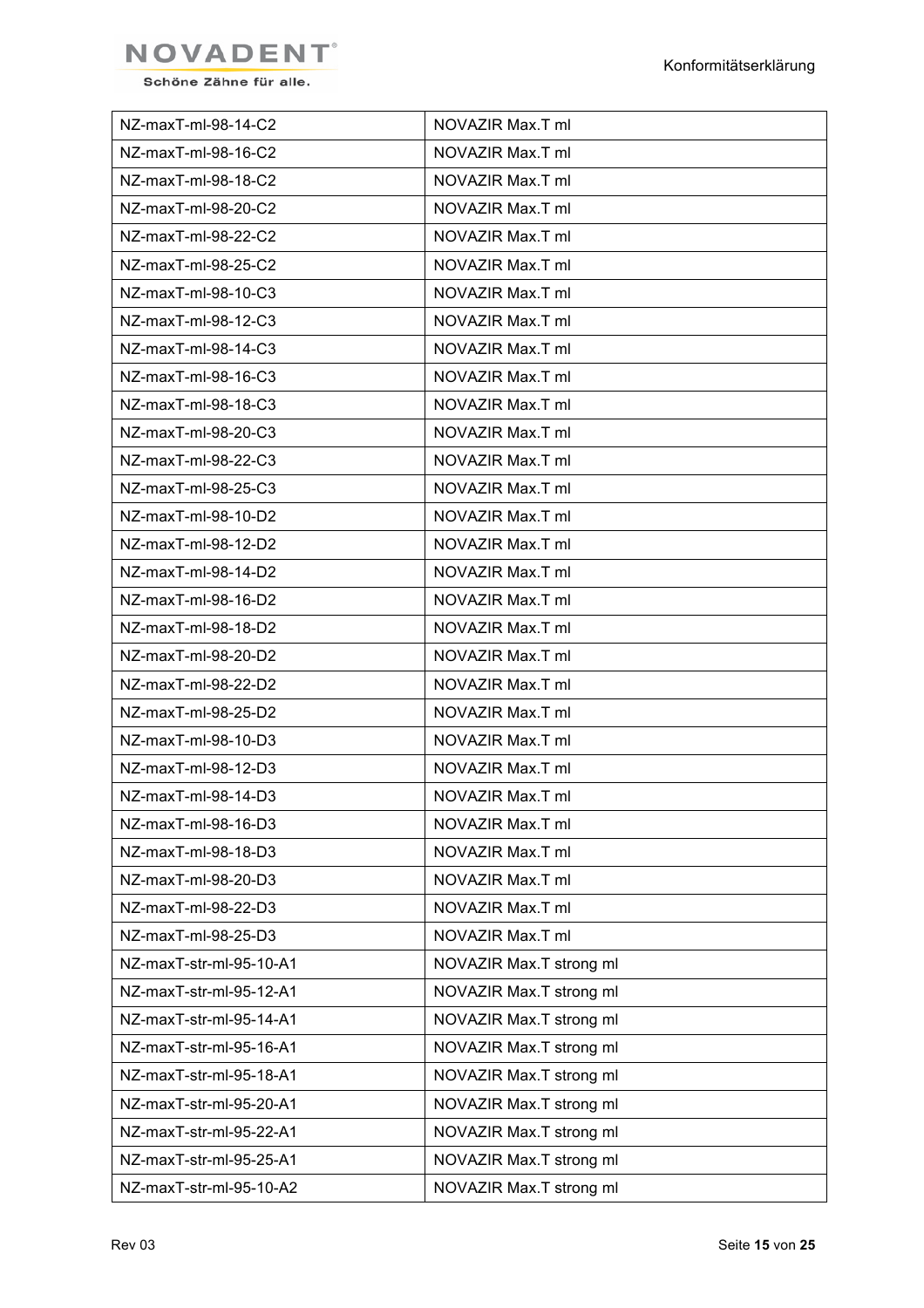

| NZ-maxT-str-ml-95-12-A2   | NOVAZIR Max.T strong ml |
|---------------------------|-------------------------|
| NZ-maxT-str-ml-95-14-A2   | NOVAZIR Max.T strong ml |
| NZ-maxT-str-ml-95-16-A2   | NOVAZIR Max.T strong ml |
| NZ-maxT-str-ml-95-18-A2   | NOVAZIR Max.T strong ml |
| NZ-maxT-str-ml-95-20-A2   | NOVAZIR Max.T strong ml |
| NZ-maxT-str-ml-95-22-A2   | NOVAZIR Max.T strong ml |
| NZ-maxT-str-ml-95-25-A2   | NOVAZIR Max.T strong ml |
| NZ-maxT-str-ml-95-10-A3   | NOVAZIR Max.T strong ml |
| NZ-maxT-str-ml-95-12-A3   | NOVAZIR Max.T strong ml |
| NZ-maxT-str-ml-95-14-A3   | NOVAZIR Max.T strong ml |
| NZ-maxT-str-ml-95-16-A3   | NOVAZIR Max.T strong ml |
| NZ-maxT-str-ml-95-18-A3   | NOVAZIR Max.T strong ml |
| NZ-maxT-str-ml-95-20-A3   | NOVAZIR Max.T strong ml |
| NZ-maxT-str-ml-95-22-A3   | NOVAZIR Max.T strong ml |
| NZ-maxT-str-ml-95-25-A3   | NOVAZIR Max.T strong ml |
| NZ-maxT-str-ml-95-10-A3,5 | NOVAZIR Max.T strong ml |
| NZ-maxT-str-ml-95-12-A3,5 | NOVAZIR Max.T strong ml |
| NZ-maxT-str-ml-95-14-A3,5 | NOVAZIR Max.T strong ml |
| NZ-maxT-str-ml-95-16-A3,5 | NOVAZIR Max.T strong ml |
| NZ-maxT-str-ml-95-18-A3,5 | NOVAZIR Max.T strong ml |
| NZ-maxT-str-ml-95-20-A3,5 | NOVAZIR Max.T strong ml |
| NZ-maxT-str-ml-95-22-A3,5 | NOVAZIR Max.T strong ml |
| NZ-maxT-str-ml-95-25-A3,5 | NOVAZIR Max.T strong ml |
| NZ-maxT-str-ml-95-10-B1   | NOVAZIR Max.T strong ml |
| NZ-maxT-str-ml-95-12-B1   | NOVAZIR Max.T strong ml |
| NZ-maxT-str-ml-95-14-B1   | NOVAZIR Max.T strong ml |
| NZ-maxT-str-ml-95-16-B1   | NOVAZIR Max.T strong ml |
| NZ-maxT-str-ml-95-18-B1   | NOVAZIR Max.T strong ml |
| NZ-maxT-str-ml-95-20-B1   | NOVAZIR Max.T strong ml |
| NZ-maxT-str-ml-95-22-B1   | NOVAZIR Max.T strong ml |
| NZ-maxT-str-ml-95-25-B1   | NOVAZIR Max.T strong ml |
| NZ-maxT-str-ml-95-10-B2   | NOVAZIR Max.T strong ml |
| NZ-maxT-str-ml-95-12-B2   | NOVAZIR Max.T strong ml |
| NZ-maxT-str-ml-95-14-B2   | NOVAZIR Max.T strong ml |
| NZ-maxT-str-ml-95-16-B2   | NOVAZIR Max.T strong ml |
| NZ-maxT-str-ml-95-18-B2   | NOVAZIR Max.T strong ml |
| NZ-maxT-str-ml-95-20-B2   | NOVAZIR Max.T strong ml |
| NZ-maxT-str-ml-95-22-B2   | NOVAZIR Max.T strong ml |
| NZ-maxT-str-ml-95-25-B2   | NOVAZIR Max.T strong ml |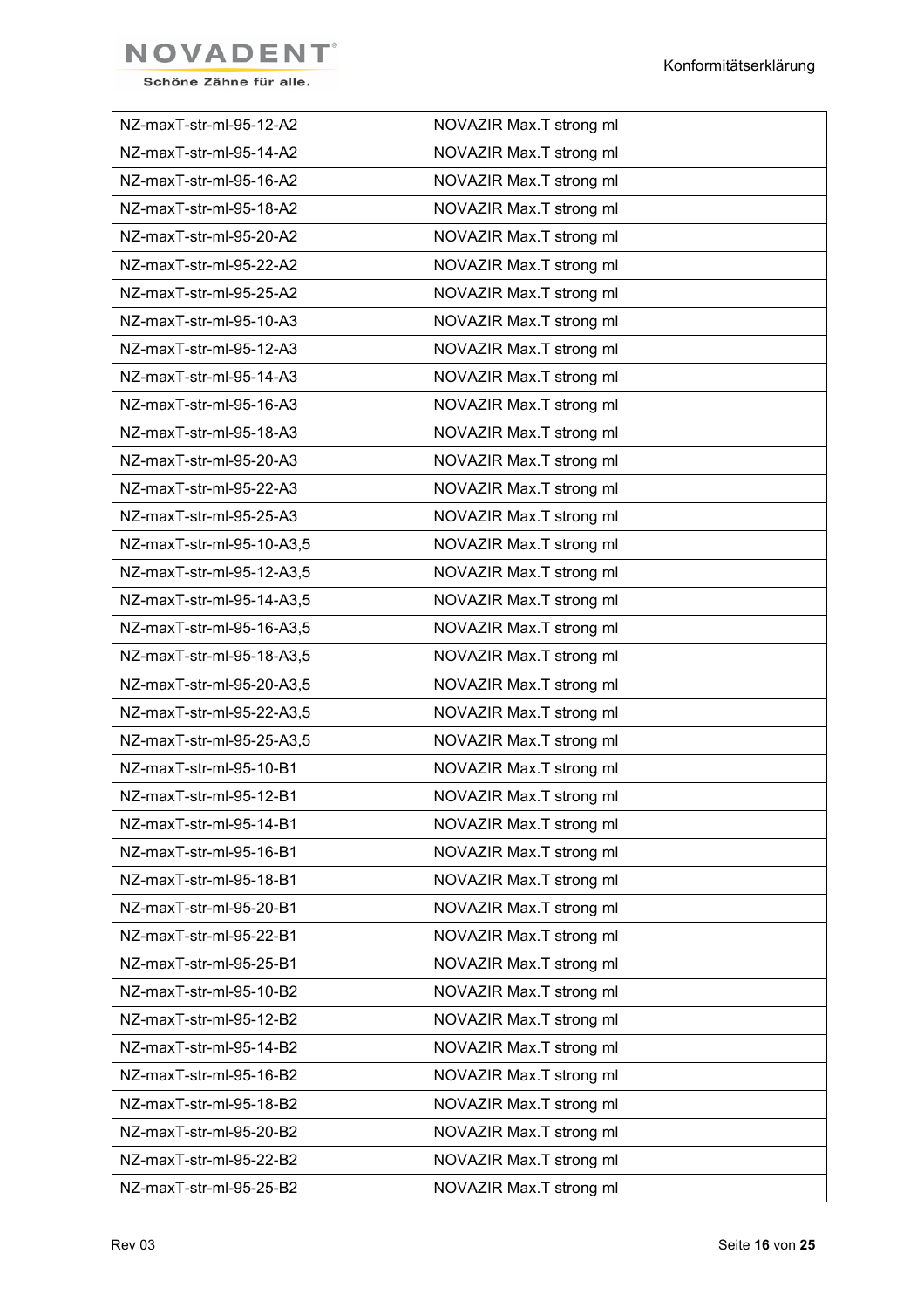

| NZ-maxT-str-ml-95-10-B3 | NOVAZIR Max.T strong ml |
|-------------------------|-------------------------|
| NZ-maxT-str-ml-95-12-B3 | NOVAZIR Max.T strong ml |
| NZ-maxT-str-ml-95-14-B3 | NOVAZIR Max.T strong ml |
| NZ-maxT-str-ml-95-16-B3 | NOVAZIR Max.T strong ml |
| NZ-maxT-str-ml-95-18-B3 | NOVAZIR Max.T strong ml |
| NZ-maxT-str-ml-95-20-B3 | NOVAZIR Max.T strong ml |
| NZ-maxT-str-ml-95-22-B3 | NOVAZIR Max.T strong ml |
| NZ-maxT-str-ml-95-25-B3 | NOVAZIR Max.T strong ml |
| NZ-maxT-str-ml-95-10-C1 | NOVAZIR Max.T strong ml |
| NZ-maxT-str-ml-95-12-C1 | NOVAZIR Max.T strong ml |
| NZ-maxT-str-ml-95-14-C1 | NOVAZIR Max.T strong ml |
| NZ-maxT-str-ml-95-16-C1 | NOVAZIR Max.T strong ml |
| NZ-maxT-str-ml-95-18-C1 | NOVAZIR Max.T strong ml |
| NZ-maxT-str-ml-95-20-C1 | NOVAZIR Max.T strong ml |
| NZ-maxT-str-ml-95-22-C1 | NOVAZIR Max.T strong ml |
| NZ-maxT-str-ml-95-25-C1 | NOVAZIR Max.T strong ml |
| NZ-maxT-str-ml-95-10-C2 | NOVAZIR Max.T strong ml |
| NZ-maxT-str-ml-95-12-C2 | NOVAZIR Max.T strong ml |
| NZ-maxT-str-ml-95-14-C2 | NOVAZIR Max.T strong ml |
| NZ-maxT-str-ml-95-16-C2 | NOVAZIR Max.T strong ml |
| NZ-maxT-str-ml-95-18-C2 | NOVAZIR Max.T strong ml |
| NZ-maxT-str-ml-95-20-C2 | NOVAZIR Max.T strong ml |
| NZ-maxT-str-ml-95-22-C2 | NOVAZIR Max.T strong ml |
| NZ-maxT-str-ml-95-25-C2 | NOVAZIR Max.T strong ml |
| NZ-maxT-str-ml-95-10-C3 | NOVAZIR Max.T strong ml |
| NZ-maxT-str-ml-95-12-C3 | NOVAZIR Max.T strong ml |
| NZ-maxT-str-ml-95-14-C3 | NOVAZIR Max.T strong ml |
| NZ-maxT-str-ml-95-16-C3 | NOVAZIR Max.T strong ml |
| NZ-maxT-str-ml-95-18-C3 | NOVAZIR Max.T strong ml |
| NZ-maxT-str-ml-95-20-C3 | NOVAZIR Max.T strong ml |
| NZ-maxT-str-ml-95-22-C3 | NOVAZIR Max.T strong ml |
| NZ-maxT-str-ml-95-25-C3 | NOVAZIR Max.T strong ml |
| NZ-maxT-str-ml-95-10-D2 | NOVAZIR Max.T strong ml |
| NZ-maxT-str-ml-95-12-D2 | NOVAZIR Max.T strong ml |
| NZ-maxT-str-ml-95-14-D2 | NOVAZIR Max.T strong ml |
| NZ-maxT-str-ml-95-16-D2 | NOVAZIR Max.T strong ml |
| NZ-maxT-str-ml-95-18-D2 | NOVAZIR Max.T strong ml |
| NZ-maxT-str-ml-95-20-D2 | NOVAZIR Max.T strong ml |
| NZ-maxT-str-ml-95-22-D2 | NOVAZIR Max.T strong ml |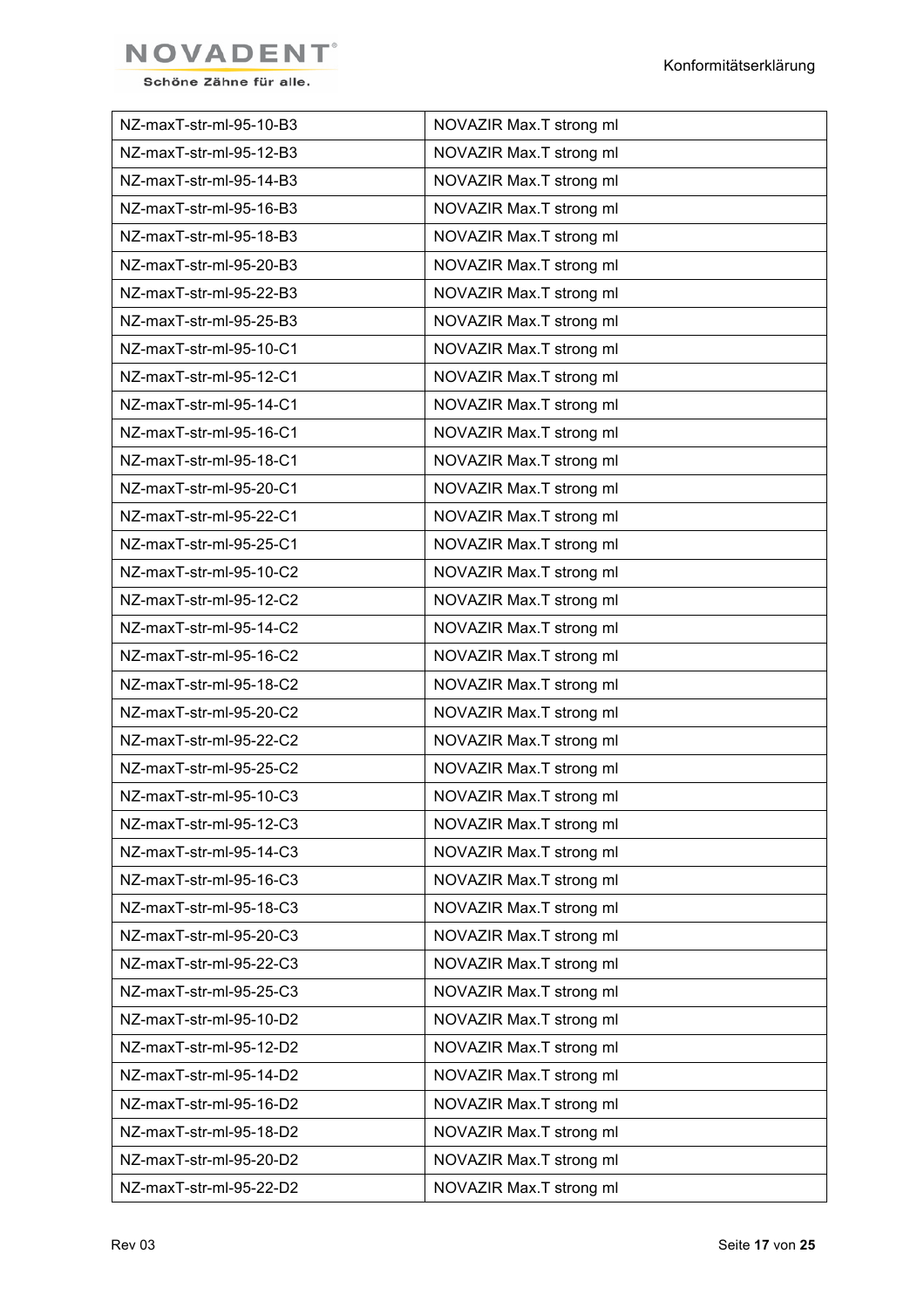

| NZ-maxT-str-ml-95-25-D2   | NOVAZIR Max.T strong ml |
|---------------------------|-------------------------|
| NZ-maxT-str-ml-95-10-D3   | NOVAZIR Max.T strong ml |
| NZ-maxT-str-ml-95-12-D3   | NOVAZIR Max.T strong ml |
| NZ-maxT-str-ml-95-14-D3   | NOVAZIR Max.T strong ml |
| NZ-maxT-str-ml-95-16-D3   | NOVAZIR Max.T strong ml |
| NZ-maxT-str-ml-95-18-D3   | NOVAZIR Max.T strong ml |
| NZ-maxT-str-ml-95-20-D3   | NOVAZIR Max.T strong ml |
| NZ-maxT-str-ml-95-22-D3   | NOVAZIR Max.T strong ml |
| NZ-maxT-str-ml-95-25-D3   | NOVAZIR Max.T strong ml |
| NZ-maxT-str-ml-98-10-A1   | NOVAZIR Max.T strong ml |
| NZ-maxT-str-ml-98-12-A1   | NOVAZIR Max.T strong ml |
| NZ-maxT-str-ml-98-14-A1   | NOVAZIR Max.T strong ml |
| NZ-maxT-str-ml-98-16-A1   | NOVAZIR Max.T strong ml |
| NZ-maxT-str-ml-98-18-A1   | NOVAZIR Max.T strong ml |
| NZ-maxT-str-ml-98-20-A1   | NOVAZIR Max.T strong ml |
| NZ-maxT-str-ml-98-22-A1   | NOVAZIR Max.T strong ml |
| NZ-maxT-str-ml-98-25-A1   | NOVAZIR Max.T strong ml |
| NZ-maxT-str-ml-98-10-A2   | NOVAZIR Max.T strong ml |
| NZ-maxT-str-ml-98-12-A2   | NOVAZIR Max.T strong ml |
| NZ-maxT-str-ml-98-14-A2   | NOVAZIR Max.T strong ml |
| NZ-maxT-str-ml-98-16-A2   | NOVAZIR Max.T strong ml |
| NZ-maxT-str-ml-98-18-A2   | NOVAZIR Max.T strong ml |
| NZ-maxT-str-ml-98-20-A2   | NOVAZIR Max.T strong ml |
| NZ-maxT-str-ml-98-22-A2   | NOVAZIR Max.T strong ml |
| NZ-maxT-str-ml-98-25-A2   | NOVAZIR Max.T strong ml |
| NZ-maxT-str-ml-98-10-A3   | NOVAZIR Max.T strong ml |
| NZ-maxT-str-ml-98-12-A3   | NOVAZIR Max.T strong ml |
| NZ-maxT-str-ml-98-14-A3   | NOVAZIR Max.T strong ml |
| NZ-maxT-str-ml-98-16-A3   | NOVAZIR Max.T strong ml |
| NZ-maxT-str-ml-98-18-A3   | NOVAZIR Max.T strong ml |
| NZ-maxT-str-ml-98-20-A3   | NOVAZIR Max.T strong ml |
| NZ-maxT-str-ml-98-22-A3   | NOVAZIR Max.T strong ml |
| NZ-maxT-str-ml-98-25-A3   | NOVAZIR Max.T strong ml |
| NZ-maxT-str-ml-98-10-A3,5 | NOVAZIR Max.T strong ml |
| NZ-maxT-str-ml-98-12-A3,5 | NOVAZIR Max.T strong ml |
| NZ-maxT-str-ml-98-14-A3,5 | NOVAZIR Max.T strong ml |
| NZ-maxT-str-ml-98-16-A3,5 | NOVAZIR Max.T strong ml |
| NZ-maxT-str-ml-98-18-A3,5 | NOVAZIR Max.T strong ml |
| NZ-maxT-str-ml-98-20-A3,5 | NOVAZIR Max.T strong ml |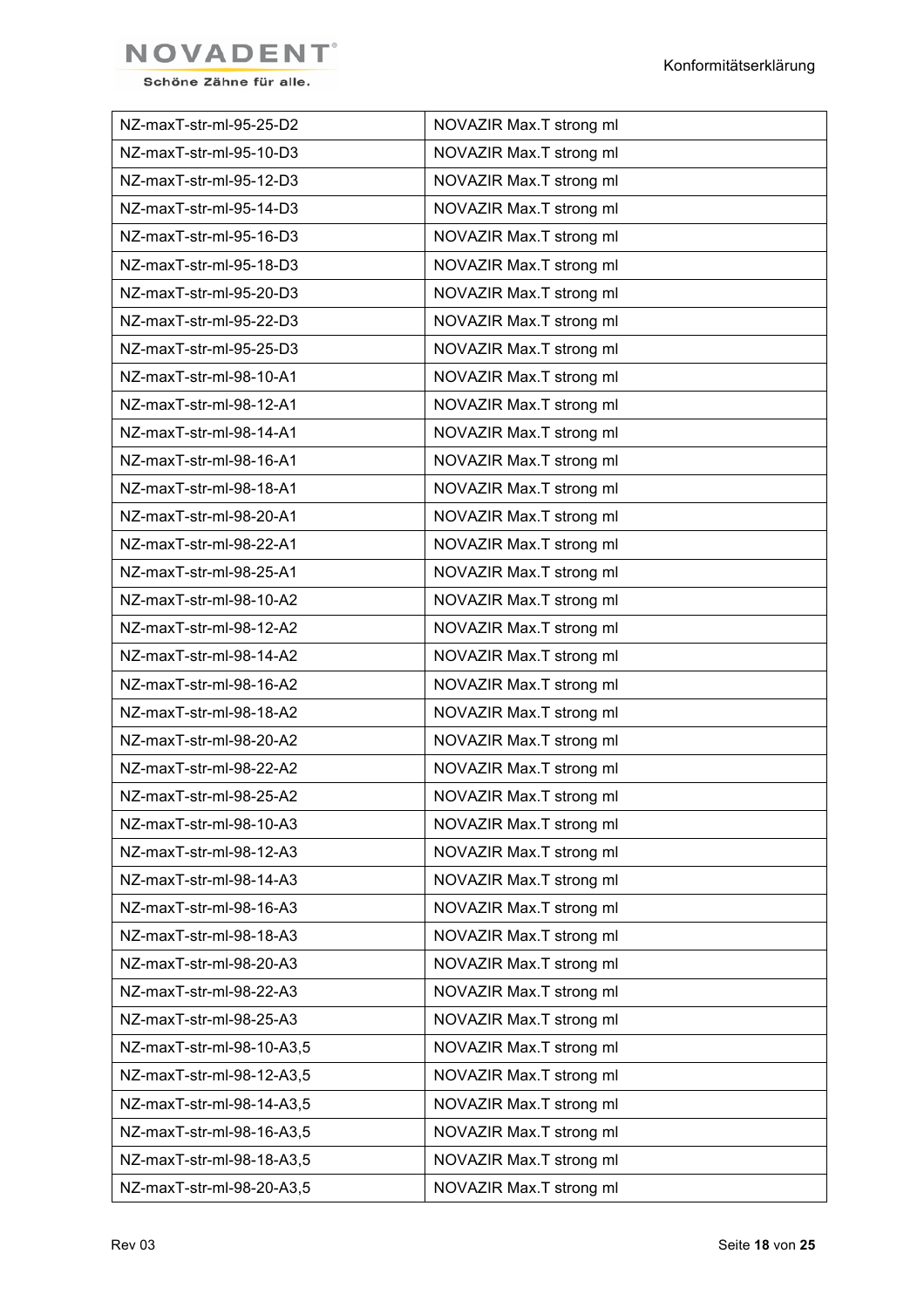

| NZ-maxT-str-ml-98-22-A3,5 | NOVAZIR Max.T strong ml |
|---------------------------|-------------------------|
| NZ-maxT-str-ml-98-25-A3,5 | NOVAZIR Max.T strong ml |
| NZ-maxT-str-ml-98-10-B1   | NOVAZIR Max.T strong ml |
| NZ-maxT-str-ml-98-12-B1   | NOVAZIR Max.T strong ml |
| NZ-maxT-str-ml-98-14-B1   | NOVAZIR Max.T strong ml |
| NZ-maxT-str-ml-98-16-B1   | NOVAZIR Max.T strong ml |
| NZ-maxT-str-ml-98-18-B1   | NOVAZIR Max.T strong ml |
| NZ-maxT-str-ml-98-20-B1   | NOVAZIR Max.T strong ml |
| NZ-maxT-str-ml-98-22-B1   | NOVAZIR Max.T strong ml |
| NZ-maxT-str-ml-98-25-B1   | NOVAZIR Max.T strong ml |
| NZ-maxT-str-ml-98-10-B2   | NOVAZIR Max.T strong ml |
| NZ-maxT-str-ml-98-12-B2   | NOVAZIR Max.T strong ml |
| NZ-maxT-str-ml-98-14-B2   | NOVAZIR Max.T strong ml |
| NZ-maxT-str-ml-98-16-B2   | NOVAZIR Max.T strong ml |
| NZ-maxT-str-ml-98-18-B2   | NOVAZIR Max.T strong ml |
| NZ-maxT-str-ml-98-20-B2   | NOVAZIR Max.T strong ml |
| NZ-maxT-str-ml-98-22-B2   | NOVAZIR Max.T strong ml |
| NZ-maxT-str-ml-98-25-B2   | NOVAZIR Max.T strong ml |
| NZ-maxT-str-ml-98-10-B3   | NOVAZIR Max.T strong ml |
| NZ-maxT-str-ml-98-12-B3   | NOVAZIR Max.T strong ml |
| NZ-maxT-str-ml-98-14-B3   | NOVAZIR Max.T strong ml |
| NZ-maxT-str-ml-98-16-B3   | NOVAZIR Max.T strong ml |
| NZ-maxT-str-ml-98-18-B3   | NOVAZIR Max.T strong ml |
| NZ-maxT-str-ml-98-20-B3   | NOVAZIR Max.T strong ml |
| NZ-maxT-str-ml-98-22-B3   | NOVAZIR Max.T strong ml |
| NZ-maxT-str-ml-98-25-B3   | NOVAZIR Max.T strong ml |
| NZ-maxT-str-ml-98-10-C1   | NOVAZIR Max.T strong ml |
| NZ-maxT-str-ml-98-12-C1   | NOVAZIR Max.T strong ml |
| NZ-maxT-str-ml-98-14-C1   | NOVAZIR Max.T strong ml |
| NZ-maxT-str-ml-98-16-C1   | NOVAZIR Max.T strong ml |
| NZ-maxT-str-ml-98-18-C1   | NOVAZIR Max.T strong ml |
| NZ-maxT-str-ml-98-20-C1   | NOVAZIR Max.T strong ml |
| NZ-maxT-str-ml-98-22-C1   | NOVAZIR Max.T strong ml |
| NZ-maxT-str-ml-98-25-C1   | NOVAZIR Max.T strong ml |
| NZ-maxT-str-ml-98-10-C2   | NOVAZIR Max.T strong ml |
| NZ-maxT-str-ml-98-12-C2   | NOVAZIR Max.T strong ml |
| NZ-maxT-str-ml-98-14-C2   | NOVAZIR Max.T strong ml |
| NZ-maxT-str-ml-98-16-C2   | NOVAZIR Max.T strong ml |
| NZ-maxT-str-ml-98-18-C2   | NOVAZIR Max.T strong ml |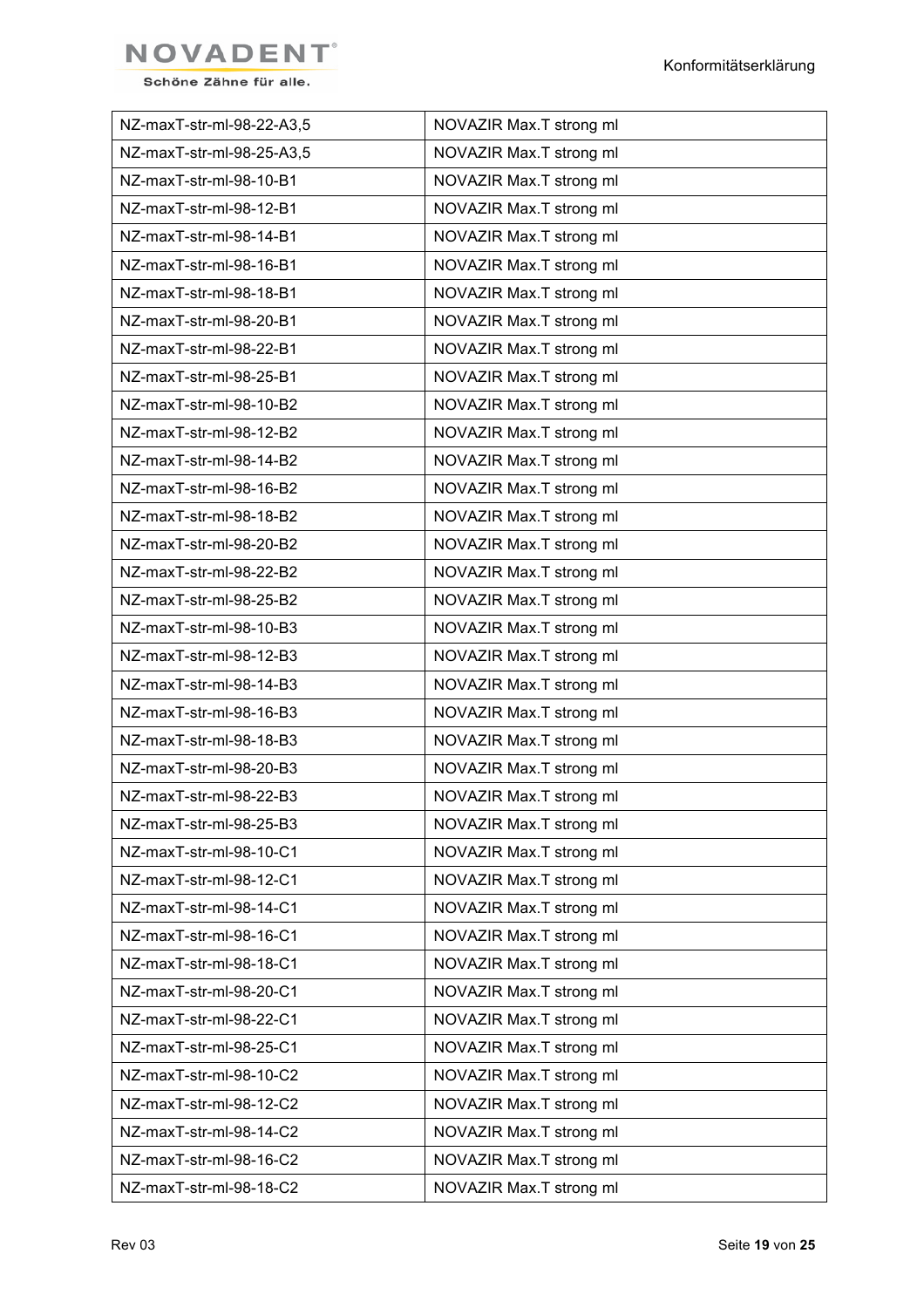

| NZ-maxT-str-ml-98-20-C2 | NOVAZIR Max.T strong ml |
|-------------------------|-------------------------|
| NZ-maxT-str-ml-98-22-C2 | NOVAZIR Max.T strong ml |
| NZ-maxT-str-ml-98-25-C2 | NOVAZIR Max.T strong ml |
| NZ-maxT-str-ml-98-10-C3 | NOVAZIR Max.T strong ml |
| NZ-maxT-str-ml-98-12-C3 | NOVAZIR Max.T strong ml |
| NZ-maxT-str-ml-98-14-C3 | NOVAZIR Max.T strong ml |
| NZ-maxT-str-ml-98-16-C3 | NOVAZIR Max.T strong ml |
| NZ-maxT-str-ml-98-18-C3 | NOVAZIR Max.T strong ml |
| NZ-maxT-str-ml-98-20-C3 | NOVAZIR Max.T strong ml |
| NZ-maxT-str-ml-98-22-C3 | NOVAZIR Max.T strong ml |
| NZ-maxT-str-ml-98-25-C3 | NOVAZIR Max.T strong ml |
| NZ-maxT-str-ml-98-10-D2 | NOVAZIR Max.T strong ml |
| NZ-maxT-str-ml-98-12-D2 | NOVAZIR Max.T strong ml |
| NZ-maxT-str-ml-98-14-D2 | NOVAZIR Max.T strong ml |
| NZ-maxT-str-ml-98-16-D2 | NOVAZIR Max.T strong ml |
| NZ-maxT-str-ml-98-18-D2 | NOVAZIR Max.T strong ml |
| NZ-maxT-str-ml-98-20-D2 | NOVAZIR Max.T strong ml |
| NZ-maxT-str-ml-98-22-D2 | NOVAZIR Max.T strong ml |
| NZ-maxT-str-ml-98-25-D2 | NOVAZIR Max.T strong ml |
| NZ-maxT-str-ml-98-10-D3 | NOVAZIR Max.T strong ml |
| NZ-maxT-str-ml-98-12-D3 | NOVAZIR Max.T strong ml |
| NZ-maxT-str-ml-98-14-D3 | NOVAZIR Max.T strong ml |
| NZ-maxT-str-ml-98-16-D3 | NOVAZIR Max.T strong ml |
| NZ-maxT-str-ml-98-18-D3 | NOVAZIR Max.T strong ml |
| NZ-maxT-str-ml-98-20-D3 | NOVAZIR Max.T strong ml |
| NZ-maxT-str-ml-98-22-D3 | NOVAZIR Max.T strong ml |
| NZ-maxT-str-ml-98-25-D3 | NOVAZIR Max.T strong ml |
| NZ-FS-95-10-A1          | NOVAZIR Fusion ml       |
| NZ-FS-95-12-A1          | NOVAZIR Fusion ml       |
| NZ-FS-95-14-A1          | NOVAZIR Fusion ml       |
| NZ-FS-95-16-A1          | NOVAZIR Fusion ml       |
| NZ-FS-95-18-A1          | NOVAZIR Fusion ml       |
| NZ-FS-95-20-A1          | NOVAZIR Fusion ml       |
| NZ-FS-95-22-A1          | NOVAZIR Fusion ml       |
| NZ-FS-95-25-A1          | NOVAZIR Fusion ml       |
| NZ-FS-95-10-A2          | NOVAZIR Fusion ml       |
| NZ-FS-95-12-A2          | NOVAZIR Fusion ml       |
| NZ-FS-95-14-A2          | NOVAZIR Fusion ml       |
| NZ-FS-95-16-A2          | NOVAZIR Fusion ml       |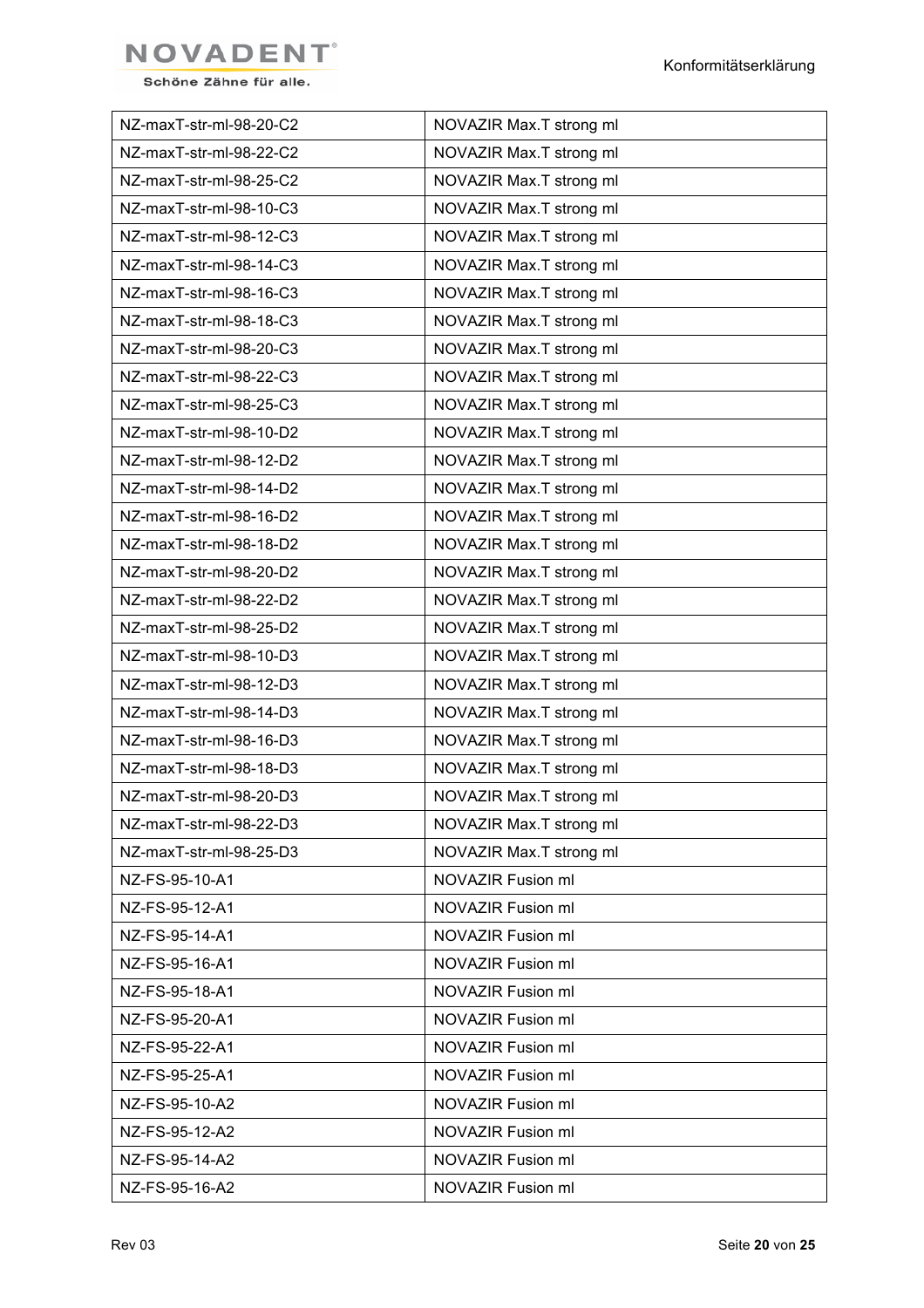

| NZ-FS-95-18-A2   | NOVAZIR Fusion ml        |
|------------------|--------------------------|
| NZ-FS-95-20-A2   | NOVAZIR Fusion ml        |
| NZ-FS-95-22-A2   | <b>NOVAZIR Fusion ml</b> |
| NZ-FS-95-25-A2   | <b>NOVAZIR Fusion ml</b> |
| NZ-FS-95-10-A3   | <b>NOVAZIR Fusion ml</b> |
| NZ-FS-95-12-A3   | <b>NOVAZIR Fusion ml</b> |
| NZ-FS-95-14-A3   | NOVAZIR Fusion ml        |
| NZ-FS-95-16-A3   | <b>NOVAZIR Fusion ml</b> |
| NZ-FS-95-18-A3   | <b>NOVAZIR Fusion ml</b> |
| NZ-FS-95-20-A3   | NOVAZIR Fusion ml        |
| NZ-FS-95-22-A3   | <b>NOVAZIR Fusion ml</b> |
| NZ-FS-95-25-A3   | NOVAZIR Fusion ml        |
| NZ-FS-95-10-A3,5 | <b>NOVAZIR Fusion ml</b> |
| NZ-FS-95-12-A3,5 | NOVAZIR Fusion ml        |
| NZ-FS-95-14-A3,5 | <b>NOVAZIR Fusion ml</b> |
| NZ-FS-95-16-A3,5 | NOVAZIR Fusion ml        |
| NZ-FS-95-18-A3,5 | NOVAZIR Fusion ml        |
| NZ-FS-95-20-A3,5 | <b>NOVAZIR Fusion ml</b> |
| NZ-FS-95-22-A3,5 | NOVAZIR Fusion ml        |
| NZ-FS-95-25-A3,5 | NOVAZIR Fusion ml        |
| NZ-FS-95-10-B1   | NOVAZIR Fusion ml        |
| NZ-FS-95-12-B1   | NOVAZIR Fusion ml        |
| NZ-FS-95-14-B1   | NOVAZIR Fusion ml        |
| NZ-FS-95-16-B1   | NOVAZIR Fusion ml        |
| NZ-FS-95-18-B1   | NOVAZIR Fusion ml        |
| NZ-FS-95-20-B1   | <b>NOVAZIR Fusion ml</b> |
| NZ-FS-95-22-B1   | <b>NOVAZIR Fusion ml</b> |
| NZ-FS-95-25-B1   | <b>NOVAZIR Fusion ml</b> |
| NZ-FS-95-10-B2   | <b>NOVAZIR Fusion ml</b> |
| NZ-FS-95-12-B2   | <b>NOVAZIR Fusion ml</b> |
| NZ-FS-95-14-B2   | <b>NOVAZIR Fusion ml</b> |
| NZ-FS-95-16-B2   | <b>NOVAZIR Fusion ml</b> |
| NZ-FS-95-18-B2   | <b>NOVAZIR Fusion ml</b> |
| NZ-FS-95-20-B2   | <b>NOVAZIR Fusion ml</b> |
| NZ-FS-95-22-B2   | <b>NOVAZIR Fusion ml</b> |
| NZ-FS-95-25-B2   | <b>NOVAZIR Fusion ml</b> |
| NZ-FS-95-10-B3   | <b>NOVAZIR Fusion ml</b> |
| NZ-FS-95-12-B3   | <b>NOVAZIR Fusion ml</b> |
| NZ-FS-95-14-B3   | NOVAZIR Fusion ml        |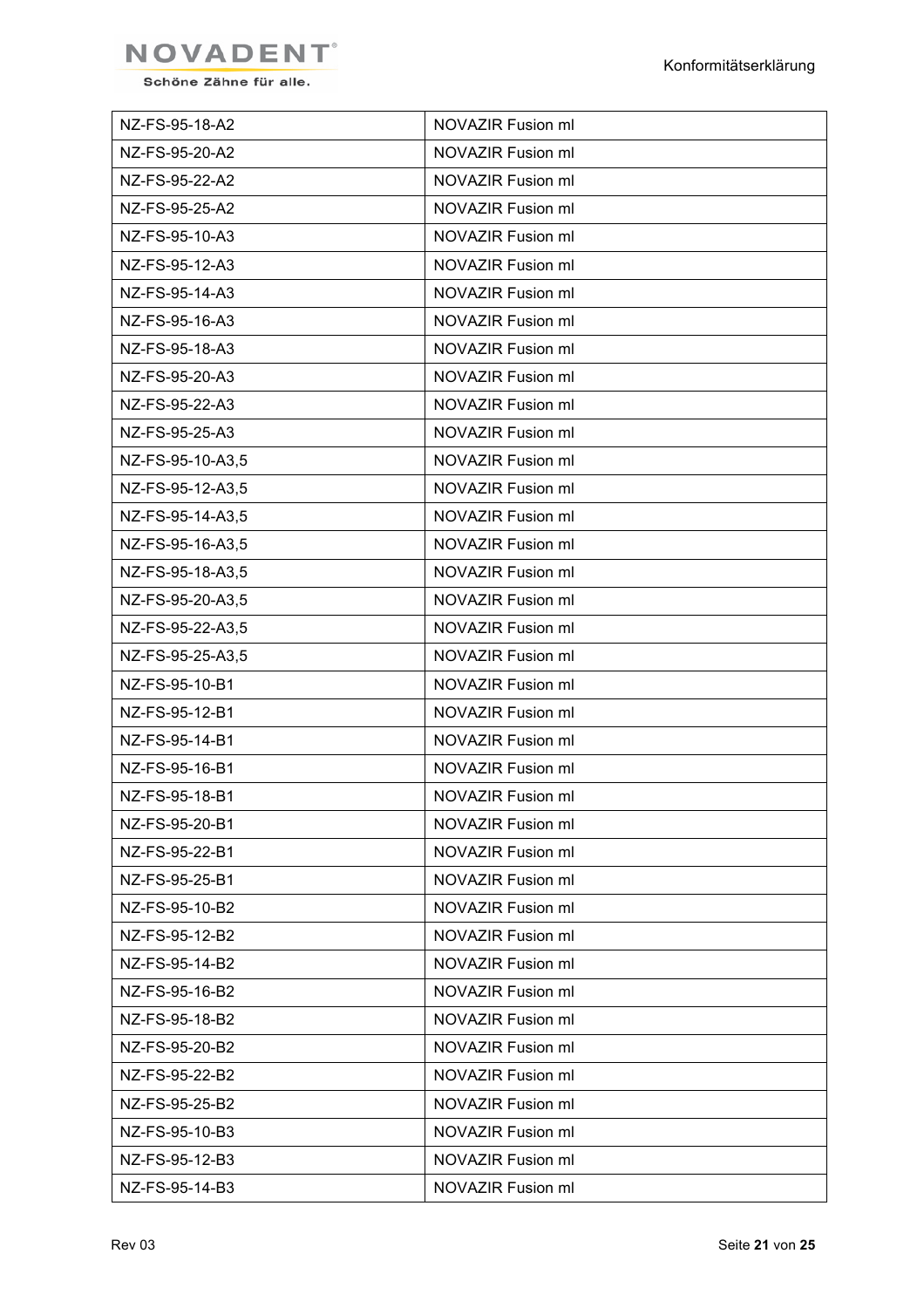

| NZ-FS-95-16-B3 | NOVAZIR Fusion ml |
|----------------|-------------------|
| NZ-FS-95-18-B3 | NOVAZIR Fusion ml |
| NZ-FS-95-20-B3 | NOVAZIR Fusion ml |
| NZ-FS-95-22-B3 | NOVAZIR Fusion ml |
| NZ-FS-95-25-B3 | NOVAZIR Fusion ml |
| NZ-FS-95-10-C1 | NOVAZIR Fusion ml |
| NZ-FS-95-12-C1 | NOVAZIR Fusion ml |
| NZ-FS-95-14-C1 | NOVAZIR Fusion ml |
| NZ-FS-95-16-C1 | NOVAZIR Fusion ml |
| NZ-FS-95-18-C1 | NOVAZIR Fusion ml |
| NZ-FS-95-20-C1 | NOVAZIR Fusion ml |
| NZ-FS-95-22-C1 | NOVAZIR Fusion ml |
| NZ-FS-95-25-C1 | NOVAZIR Fusion ml |
| NZ-FS-95-10-C2 | NOVAZIR Fusion ml |
| NZ-FS-95-12-C2 | NOVAZIR Fusion ml |
| NZ-FS-95-14-C2 | NOVAZIR Fusion ml |
| NZ-FS-95-16-C2 | NOVAZIR Fusion ml |
| NZ-FS-95-18-C2 | NOVAZIR Fusion ml |
| NZ-FS-95-20-C2 | NOVAZIR Fusion ml |
| NZ-FS-95-22-C2 | NOVAZIR Fusion ml |
| NZ-FS-95-25-C2 | NOVAZIR Fusion ml |
| NZ-FS-95-10-C3 | NOVAZIR Fusion ml |
| NZ-FS-95-12-C3 | NOVAZIR Fusion ml |
| NZ-FS-95-14-C3 | NOVAZIR Fusion ml |
| NZ-FS-95-16-C3 | NOVAZIR Fusion ml |
| NZ-FS-95-18-C3 | NOVAZIR Fusion ml |
| NZ-FS-95-20-C3 | NOVAZIR Fusion ml |
| NZ-FS-95-22-C3 | NOVAZIR Fusion ml |
| NZ-FS-95-25-C3 | NOVAZIR Fusion ml |
| NZ-FS-95-10-D2 | NOVAZIR Fusion ml |
| NZ-FS-95-12-D2 | NOVAZIR Fusion ml |
| NZ-FS-95-14-D2 | NOVAZIR Fusion ml |
| NZ-FS-95-16-D2 | NOVAZIR Fusion ml |
| NZ-FS-95-18-D2 | NOVAZIR Fusion ml |
| NZ-FS-95-20-D2 | NOVAZIR Fusion ml |
| NZ-FS-95-22-D2 | NOVAZIR Fusion ml |
| NZ-FS-95-25-D2 | NOVAZIR Fusion ml |
| NZ-FS-95-10-D3 | NOVAZIR Fusion ml |
| NZ-FS-95-12-D3 | NOVAZIR Fusion ml |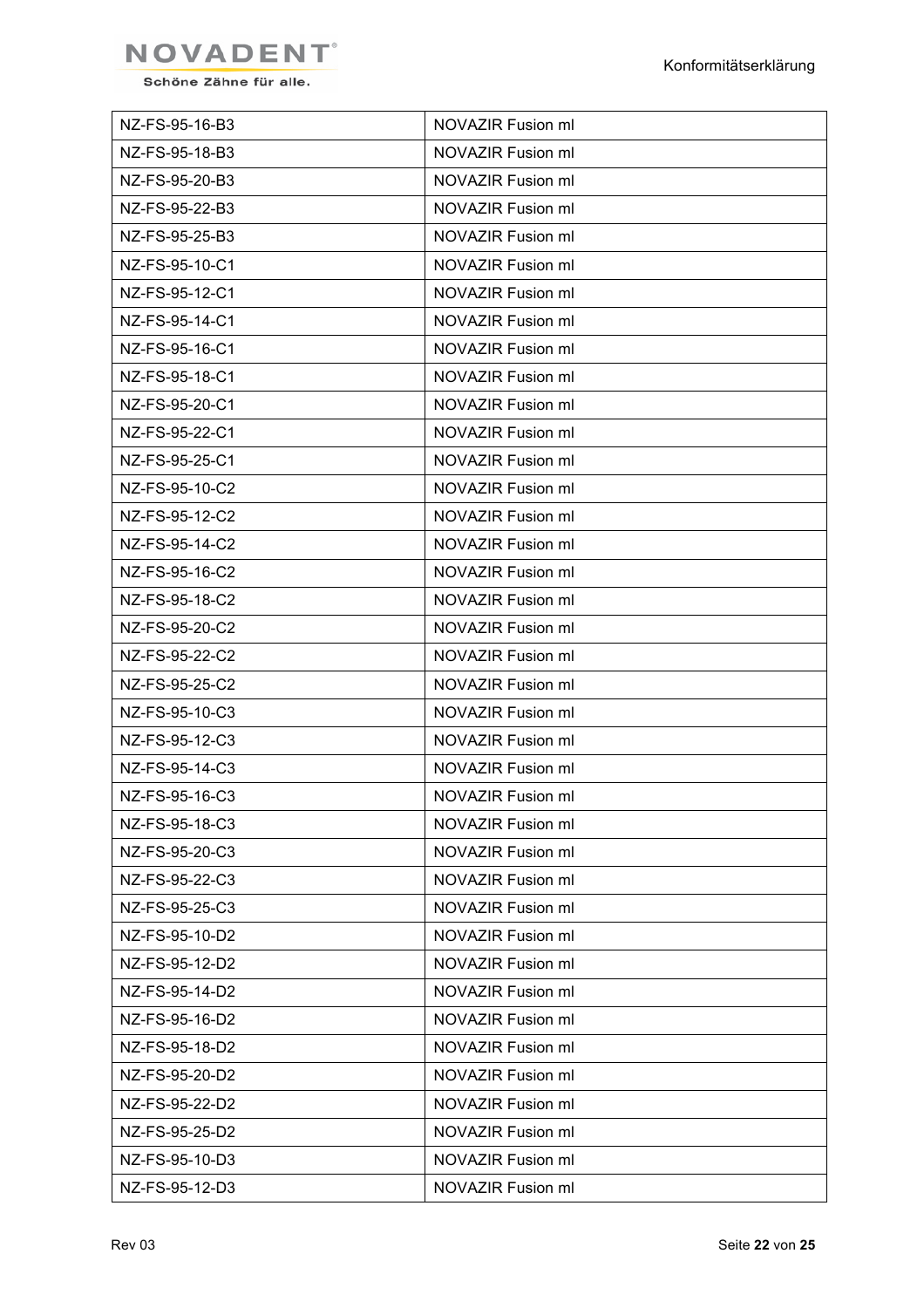

| NZ-FS-95-14-D3   | NOVAZIR Fusion ml |
|------------------|-------------------|
| NZ-FS-95-16-D3   | NOVAZIR Fusion ml |
| NZ-FS-95-18-D3   | NOVAZIR Fusion ml |
| NZ-FS-95-20-D3   | NOVAZIR Fusion ml |
| NZ-FS-95-22-D3   | NOVAZIR Fusion ml |
| NZ-FS-95-25-D3   | NOVAZIR Fusion ml |
| NZ-FS-98-10-A1   | NOVAZIR Fusion ml |
| NZ-FS-98-12-A1   | NOVAZIR Fusion ml |
| NZ-FS-98-14-A1   | NOVAZIR Fusion ml |
| NZ-FS-98-16-A1   | NOVAZIR Fusion ml |
| NZ-FS-98-18-A1   | NOVAZIR Fusion ml |
| NZ-FS-98-20-A1   | NOVAZIR Fusion ml |
| NZ-FS-98-22-A1   | NOVAZIR Fusion ml |
| NZ-FS-98-25-A1   | NOVAZIR Fusion ml |
| NZ-FS-98-10-A2   | NOVAZIR Fusion ml |
| NZ-FS-98-12-A2   | NOVAZIR Fusion ml |
| NZ-FS-98-14-A2   | NOVAZIR Fusion ml |
| NZ-FS-98-16-A2   | NOVAZIR Fusion ml |
| NZ-FS-98-18-A2   | NOVAZIR Fusion ml |
| NZ-FS-98-20-A2   | NOVAZIR Fusion ml |
| NZ-FS-98-22-A2   | NOVAZIR Fusion ml |
| NZ-FS-98-25-A2   | NOVAZIR Fusion ml |
| NZ-FS-98-10-A3   | NOVAZIR Fusion ml |
| NZ-FS-98-12-A3   | NOVAZIR Fusion ml |
| NZ-FS-98-14-A3   | NOVAZIR Fusion ml |
| NZ-FS-98-16-A3   | NOVAZIR Fusion ml |
| NZ-FS-98-18-A3   | NOVAZIR Fusion ml |
| NZ-FS-98-20-A3   | NOVAZIR Fusion ml |
| NZ-FS-98-22-A3   | NOVAZIR Fusion ml |
| NZ-FS-98-25-A3   | NOVAZIR Fusion ml |
| NZ-FS-98-10-A3,5 | NOVAZIR Fusion ml |
| NZ-FS-98-12-A3,5 | NOVAZIR Fusion ml |
| NZ-FS-98-14-A3,5 | NOVAZIR Fusion ml |
| NZ-FS-98-16-A3,5 | NOVAZIR Fusion ml |
| NZ-FS-98-18-A3,5 | NOVAZIR Fusion ml |
| NZ-FS-98-20-A3,5 | NOVAZIR Fusion ml |
| NZ-FS-98-22-A3,5 | NOVAZIR Fusion ml |
| NZ-FS-98-25-A3,5 | NOVAZIR Fusion ml |
| NZ-FS-98-10-B1   | NOVAZIR Fusion ml |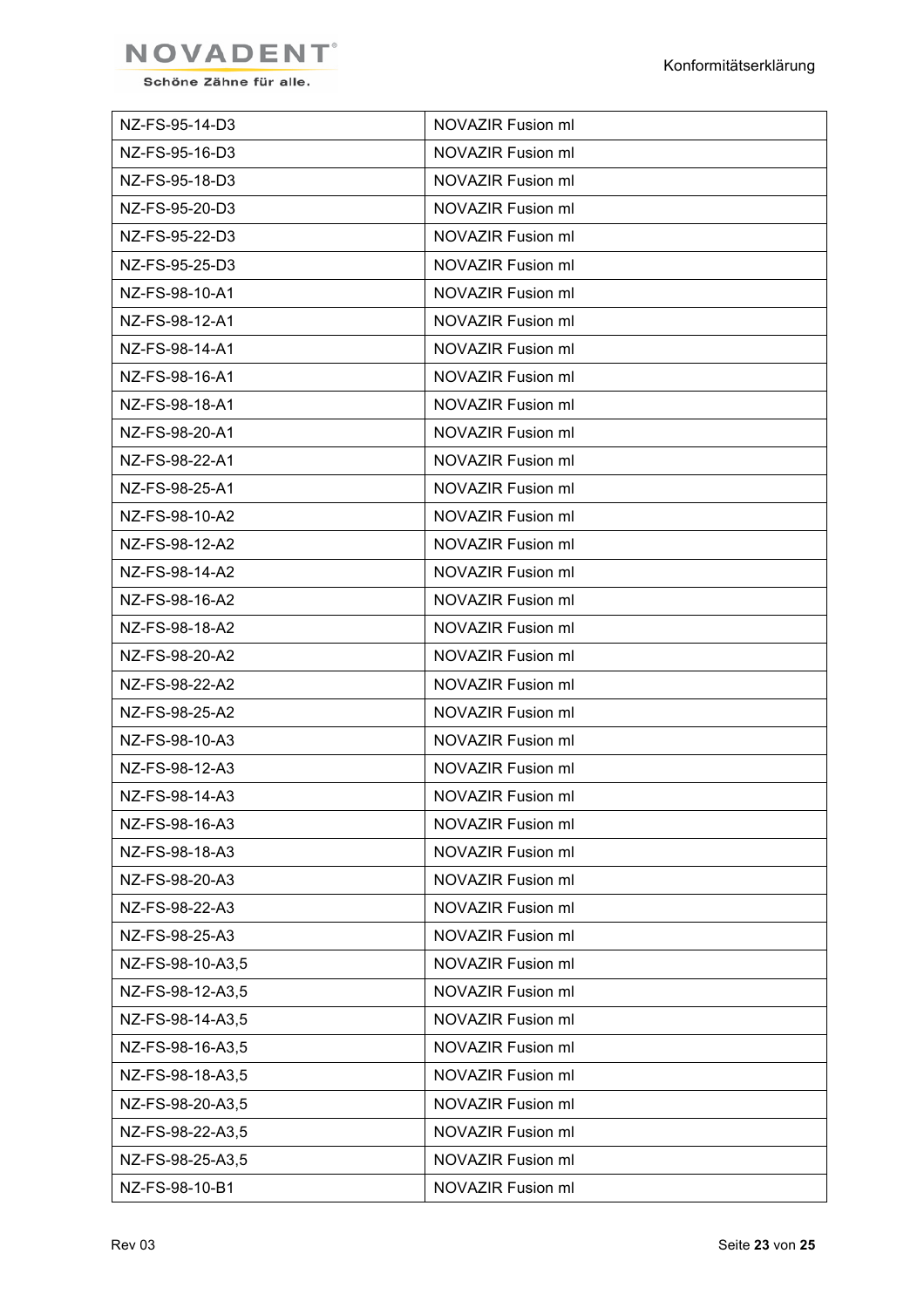

| NZ-FS-98-12-B1 | NOVAZIR Fusion ml |
|----------------|-------------------|
| NZ-FS-98-14-B1 | NOVAZIR Fusion ml |
| NZ-FS-98-16-B1 | NOVAZIR Fusion ml |
| NZ-FS-98-18-B1 | NOVAZIR Fusion ml |
| NZ-FS-98-20-B1 | NOVAZIR Fusion ml |
| NZ-FS-98-22-B1 | NOVAZIR Fusion ml |
| NZ-FS-98-25-B1 | NOVAZIR Fusion ml |
| NZ-FS-98-10-B2 | NOVAZIR Fusion ml |
| NZ-FS-98-12-B2 | NOVAZIR Fusion ml |
| NZ-FS-98-14-B2 | NOVAZIR Fusion ml |
| NZ-FS-98-16-B2 | NOVAZIR Fusion ml |
| NZ-FS-98-18-B2 | NOVAZIR Fusion ml |
| NZ-FS-98-20-B2 | NOVAZIR Fusion ml |
| NZ-FS-98-22-B2 | NOVAZIR Fusion ml |
| NZ-FS-98-25-B2 | NOVAZIR Fusion ml |
| NZ-FS-98-10-B3 | NOVAZIR Fusion ml |
| NZ-FS-98-12-B3 | NOVAZIR Fusion ml |
| NZ-FS-98-14-B3 | NOVAZIR Fusion ml |
| NZ-FS-98-16-B3 | NOVAZIR Fusion ml |
| NZ-FS-98-18-B3 | NOVAZIR Fusion ml |
| NZ-FS-98-20-B3 | NOVAZIR Fusion ml |
| NZ-FS-98-22-B3 | NOVAZIR Fusion ml |
| NZ-FS-98-25-B3 | NOVAZIR Fusion ml |
| NZ-FS-98-10-C1 | NOVAZIR Fusion ml |
| NZ-FS-98-12-C1 | NOVAZIR Fusion ml |
| NZ-FS-98-14-C1 | NOVAZIR Fusion ml |
| NZ-FS-98-16-C1 | NOVAZIR Fusion ml |
| NZ-FS-98-18-C1 | NOVAZIR Fusion ml |
| NZ-FS-98-20-C1 | NOVAZIR Fusion ml |
| NZ-FS-98-22-C1 | NOVAZIR Fusion ml |
| NZ-FS-98-25-C1 | NOVAZIR Fusion ml |
| NZ-FS-98-10-C2 | NOVAZIR Fusion ml |
| NZ-FS-98-12-C2 | NOVAZIR Fusion ml |
| NZ-FS-98-14-C2 | NOVAZIR Fusion ml |
| NZ-FS-98-16-C2 | NOVAZIR Fusion ml |
| NZ-FS-98-18-C2 | NOVAZIR Fusion ml |
| NZ-FS-98-20-C2 | NOVAZIR Fusion ml |
| NZ-FS-98-22-C2 | NOVAZIR Fusion ml |
| NZ-FS-98-25-C2 | NOVAZIR Fusion ml |